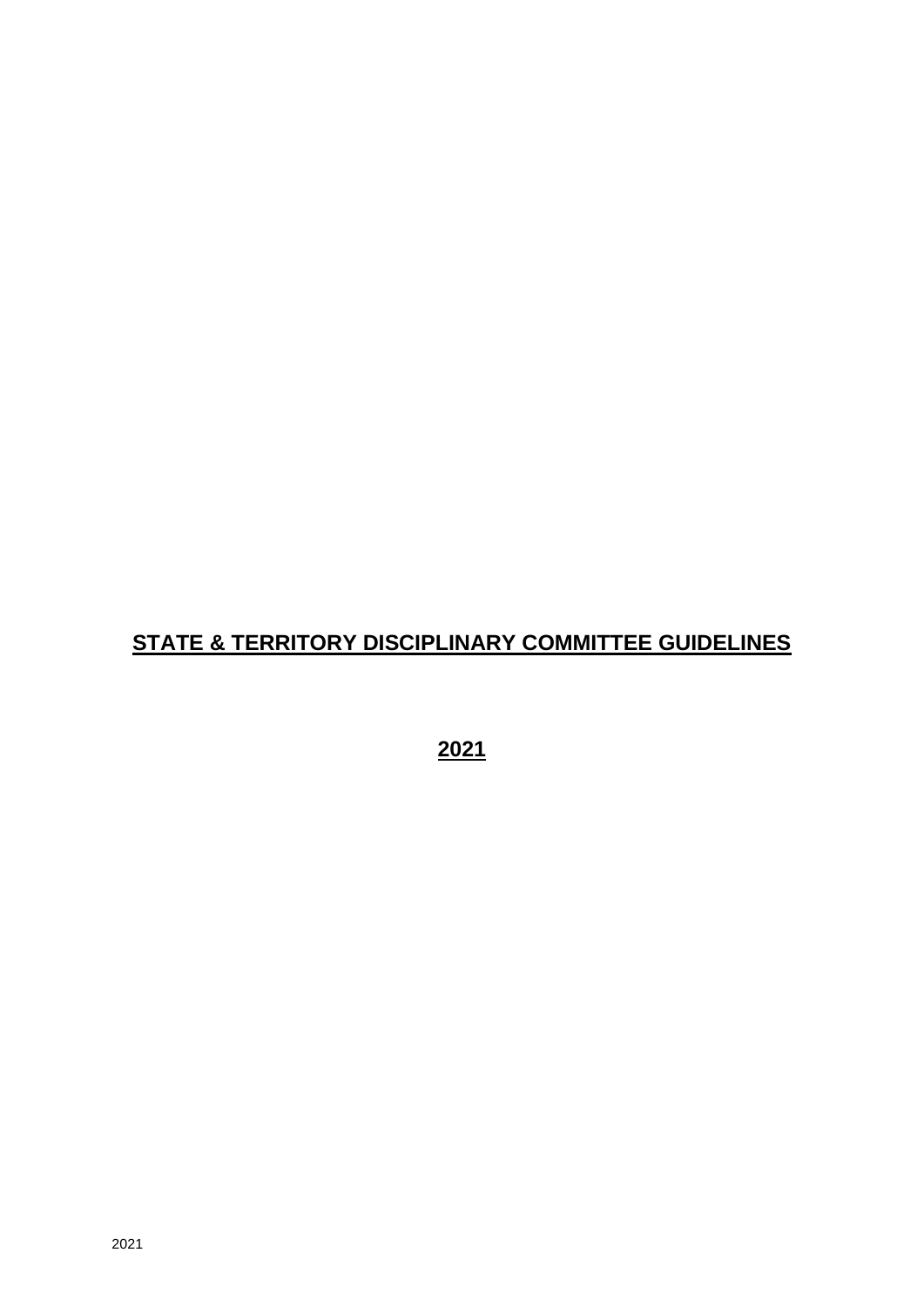## **1 APPLICATION**

These *State & Territory Disciplinary Committee Guidelines* (**Guidelines**) apply to Australian Football State Leagues (and other leagues at the discretion of Controlling Bodies) conducted or administered by one of the following Controlling Bodies:

| (a) | NSW/ACT:  | AFL (NSW/ACT) Commission Ltd ACN 086 839 385;                     |
|-----|-----------|-------------------------------------------------------------------|
| (b) | NT:       | AFL (Northern Territory) Limited ACN 097 620 525;                 |
| (c) | QLD:      | AFL (Queensland) Limited ACN 090 629 342;                         |
| (d) | SA:       | South Australian National Football League Inc ABN 59 518 757 737; |
| (e) | TAS:      | Football Tasmania Limited ACN 085 213 350;                        |
| (f) | Victoria: | Australian Football League (Victoria) Limited ACN 147 664 579;    |
| (g) | WA:       | West Australian Football Commission Inc ABN 51 167 923 136.       |
|     |           |                                                                   |

A Controlling Body may, at its discretion, apply part or all of these Guidelines to additional leagues conducted or administered by, or affiliated with, that Controlling Body.

Where these Guidelines are adopted by a Controlling Body, the players, coaches, officials, spectators, administrators and any other people reasonably connected to that Controlling Body (and the applicable State League or other leagues) are required to comply with these Guidelines.

These Guidelines cover any Disciplinary Matter or conduct in respect of which the Disciplinary Committee is empowered to deal. These Guidelines do not apply to Reportable Offences, which fall under the operation of the State and Territory Tribunal Guidelines.

Where a Disciplinary Matter or other conduct falling under these Guidelines is also a Reportable Offence, the matter must be heard as a Reportable Offence in accordance with the State and Territory Tribunal Guidelines. Unless the Disciplinary Committee determines otherwise, an individual must not be sanctioned under these Guidelines if that individual has also been sanctioned under the State and Territory Tribunal Guidelines in respect of the same conduct.

Leagues may supplement these Guidelines with additional procedures provided those additional procedures are not inconsistent with the terms of these Guidelines.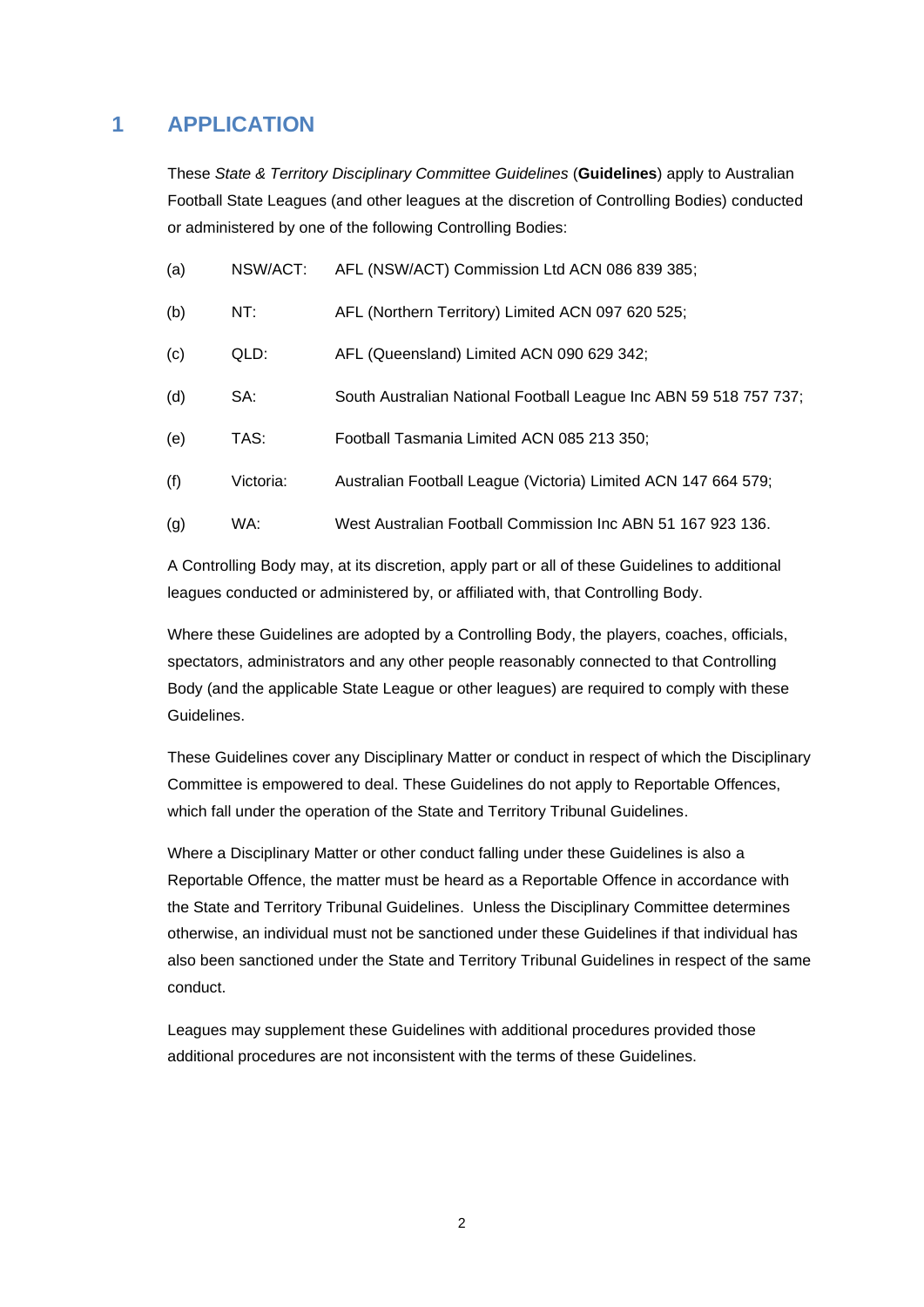## **2 DISCIPLINARY COMMITTEE**

## **2.1 Appointment of Committee Members**

The Controlling Body may, from time to time, appoint persons to the Committee.

## **2.2 Committee Members**

The Committee shall consist of:

- (a) a Chairperson with appropriate legal qualifications; and
- (b) a panel of persons, who in the opinion of the Controlling Body possess a sufficient knowledge of Australian Football to competently perform the role of a panel member (**Committee Panel Members**).

Persons appointed to the roles in sections 2.2(a) and 2.4(b) may be rotated from hearing to hearing, as determined by the Controlling Body in its absolute discretion.

## **2**.**3 Qualifications of Committee Members**

Except where the Controlling Body otherwise determines, a person shall not be appointed to the Committee if, in the twelve (12) months preceding the appointment, that person:

- (a) has been a member of a Board of Directors of a Club;
- (b) has been a coach or assistant or specialty coach of a Club;
- (c) has been a Person of a Club; or
- (d) has been an employee of the AFL or a Club.

## **2.4 Resignation and Removal of Committee Members**

- (a) A member of the Committee may resign by providing notice in writing to the Controlling Body.
- (b) The Controlling Body may remove a person appointed to the Committee at any time in its absolute discretion.

## **2.5 Reporting Officer**

- (a) Subject to section 2.5 (b), the Controlling Body may, from time to time and in its absolute discretion, appoint one or more Reporting Officers to:
	- (i) advise the Committee of the particulars of the charge or matter before it;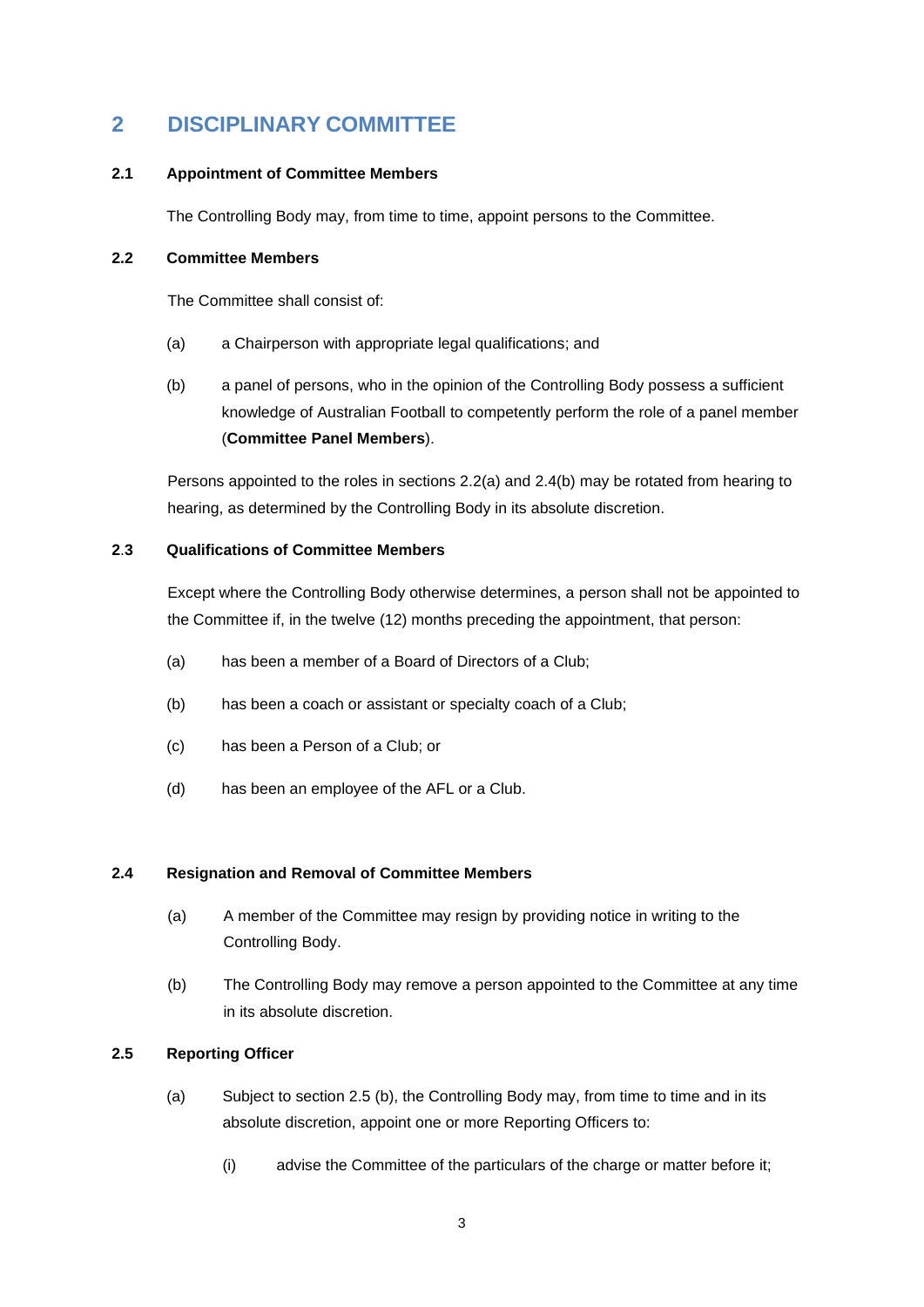- (ii) review Match footage;
- (iii) make submissions in relation to the charge or matter;
- (iv) respond to any matters put in defence;
- (v) ask questions of any Person appearing before the Committee;
- (vi) call any Persons to give evidence as the Reporting Officer may consider necessary or desirable in the interests of general justice and fairness; and
- (vii) address the Committee by way of summing up prior to any final submissions of the advocate of any Person charged or otherwise appearing to be dealt with by the Committee and prior to the Committee retiring to consider its finding.
- (b) The Reporting Officer shall have the power to withdraw any charge or matter prior to or at any time during a hearing before the Committee.
- (c) The Reporting Officer shall, with leave of the Committee, have the power to amend any charge or statement of any matter to be determined by the Committee prior to or at any time during a hearing before the Committee.

#### **2.6 Representation**

- (a) Subject to section 2.6(b), at any hearing before the Committee a Person charged with a Disciplinary Matter or such other conduct must:
	- (i) appear in person; or
	- (ii) with leave of the Chairperson, be represented by a barrister, solicitor or Club **Officer**
- (b) Where a Person charged with a Disciplinary Matter or other conduct is under the age of 16 years at the time of the alleged matter or conduct:
	- (i) the Person must be represented under section  $2.6(a)(ii)$  (and such representative must not be a parent or guardian of the Person); and
	- (ii) a parent or guardian of the Person may attend any hearing before the Committee in place or in support of the Person.
- (c) Where the Chairperson is of the opinion that a Person or representative of a Person appearing before the Committee has failed to observe directions of the Committee or otherwise acted in a contemptuous, irresponsible or discourteous manner, the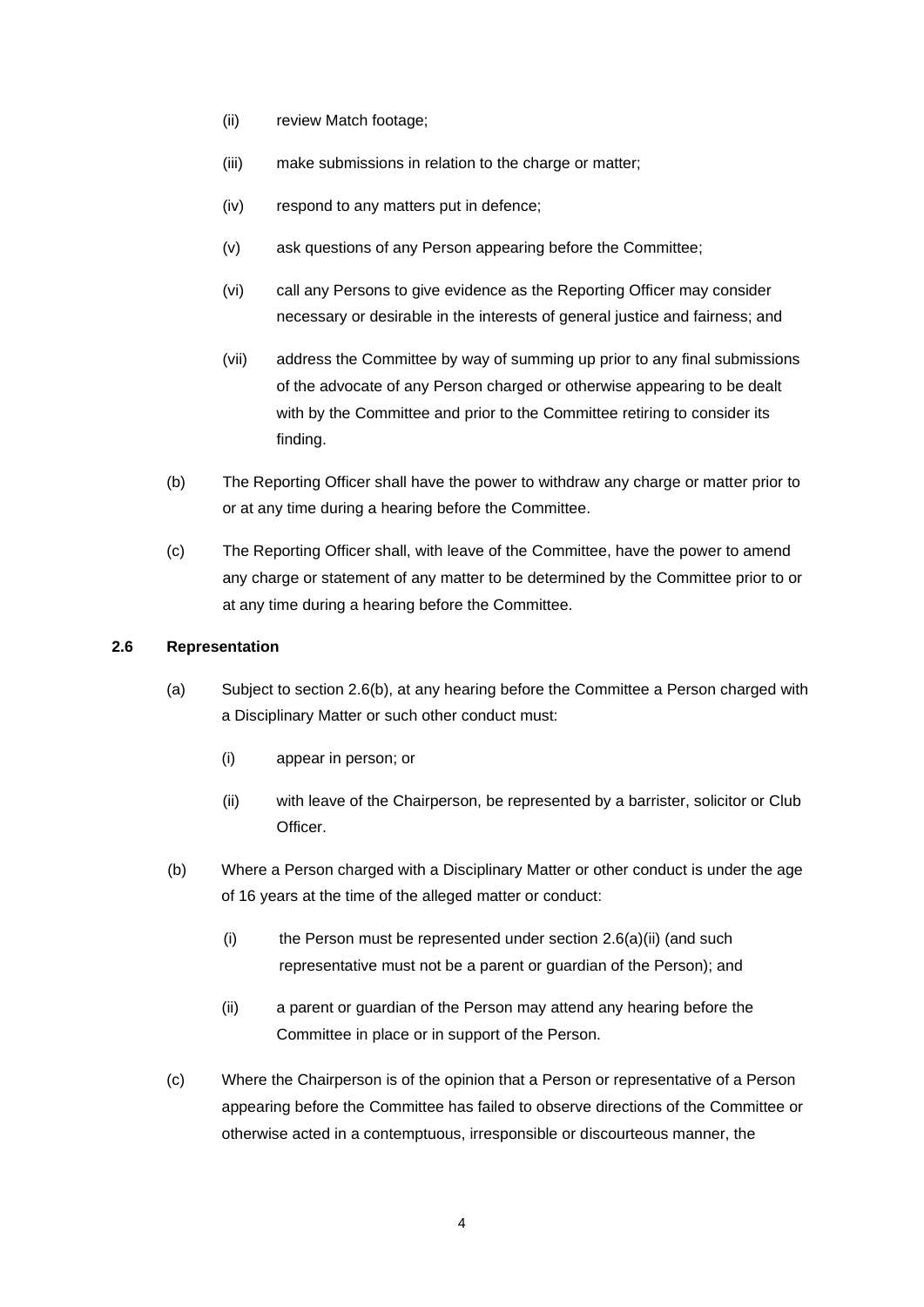Chairperson may dismiss the Person or Person's representative and if appropriate, adjourn the hearing to enable the Person to obtain fresh representation.

## **2.7 Composition of Committee Hearing**

Except where otherwise determined by the Controlling Body, at any Committee hearing, the Committee shall comprise a minimum of three (3) and maximum of (5) persons (including the Chairperson) with the exact number of persons to be at the discretion of the Controlling Body.

## **2.8 Attendance at Committee Hearing**

- (a) A Person who has been summoned to attend a Committee hearing, and/or that Person's representative, must attend at the time and place and in the manner (including by video or telephone conferencing) notified on the Notice of Charge or other relevant notice.
- (b) The Committee hearing will be held in the State or Territory of the charged Person's registered Club, unless otherwise advised or determined by the Controlling Body.
- (c) A Person or representative wishing to attend the Committee hearing via video or telephone conferencing must first seek the approval of the Controlling Body.
- (d) If a Person issued with a Notice of Charge or other relevant notice or their representative fails to appear at a Committee hearing at the notified time and place, the Committee may proceed to hear and determine the charge or matter and any sanction, in the absence of that Person or their representative.

## **2.9 General Conduct of Hearing**

- (a) Subject to these Guidelines, the Disciplinary Committee may regulate proceedings brought before it in such manner as the Chairperson thinks fit.
- (b) Committee hearings shall be conducted with as little formality and technicality and with as much expedition as a proper consideration of the matters before it permits.
- (c) The Committee is not bound by the rules of evidence or by practices and procedures applicable to Courts of Record and may inform itself as to any matter in any such manner as it thinks fit.
- (d) The Chairperson may make any guidelines not inconsistent with these Guidelines that the Chairperson thinks appropriate for the practice and procedure of a hearing. Any such guideline shall be directory in nature and no decision of the Committee shall be invalidated by reason of a guideline not being followed.
- (e) Subject to section 2.9 (f), in accordance with natural justice principles the Committee shall: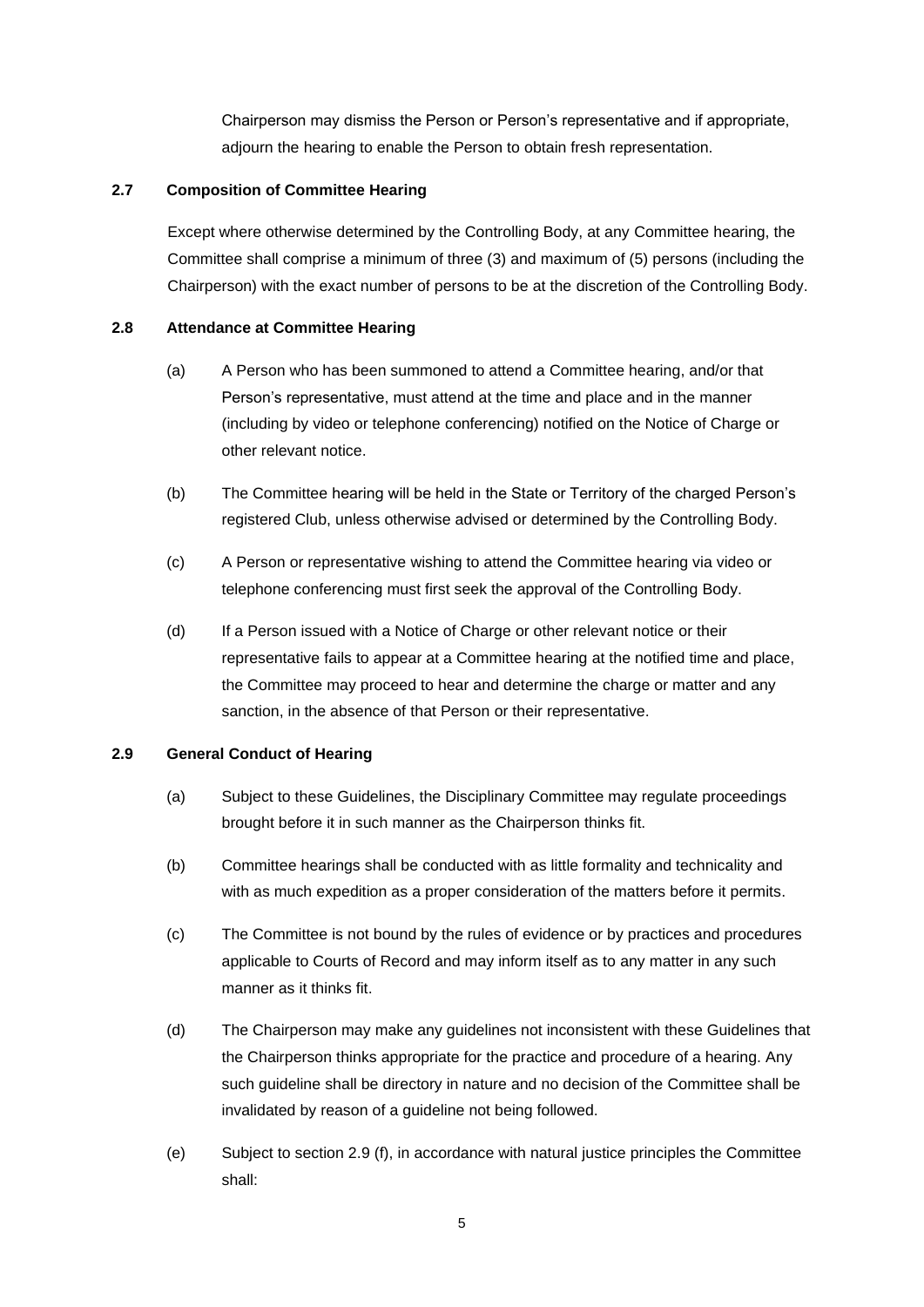- (i) provide any Person whose interest will be directly and adversely affected by its decision, a reasonable opportunity to be heard;
- (ii) hear and determine the matter before it in an unbiased manner; and
- (iii) make a decision that a reasonable Committee could honestly arrive at.
- (f) Whilst the Committee will endeavour to hear and determine any charge or matter referred to it before the Person's Club is next scheduled to compete, to the extent that the rules of natural justice require that:
	- (i) a Person be given adequate notice of or sufficient time to prepare for a hearing; or
	- (ii) the Committee hearing be scheduled at a time which does not affect the Person's or the Person's Club's preparation for the next scheduled Match,

those requirements are expressly excluded from these Guidelines.

## **2.10 Evidence**

- (a) Any Person required to attend before the Committee may request to adduce witness evidence at the Committee hearing, provided that such a request is submitted to the Controlling Body in writing by no later than 10.00am on the day after notification of the charge or matter (or such other time determined by the Controlling Body) and contains:
	- (i) the name and address of the witness (plus their qualifications and experience, for expert witnesses only); and
	- (ii) a summary the substance of the evidence the Person proposes to adduce from the witness (including any expert witness).
- (b) Unless permission is granted by the Chairperson and a Person has complied with section 2.10(a), a Person shall not adduce the evidence of a witness.
- (c) Where the Chairperson allows a person to adduce evidence from a witness, or on any other occasion, the Disciplinary Committee may at the direction of the Chairperson, hear any other expert evidence in relation to the matters requiring its determination.

## **2.11 Matters Referred Under AFL Anti-Doping Code**

Where a matter is referred to the Disciplinary Committee for an alleged contravention of the *Australian Football Anti-Doping Code* or the *AFL Illicit Drugs Policy* (if applicable), this section shall be read in conjunction with the provisions of the *AFL Anti-Doping Code* or the *AFL Illicit*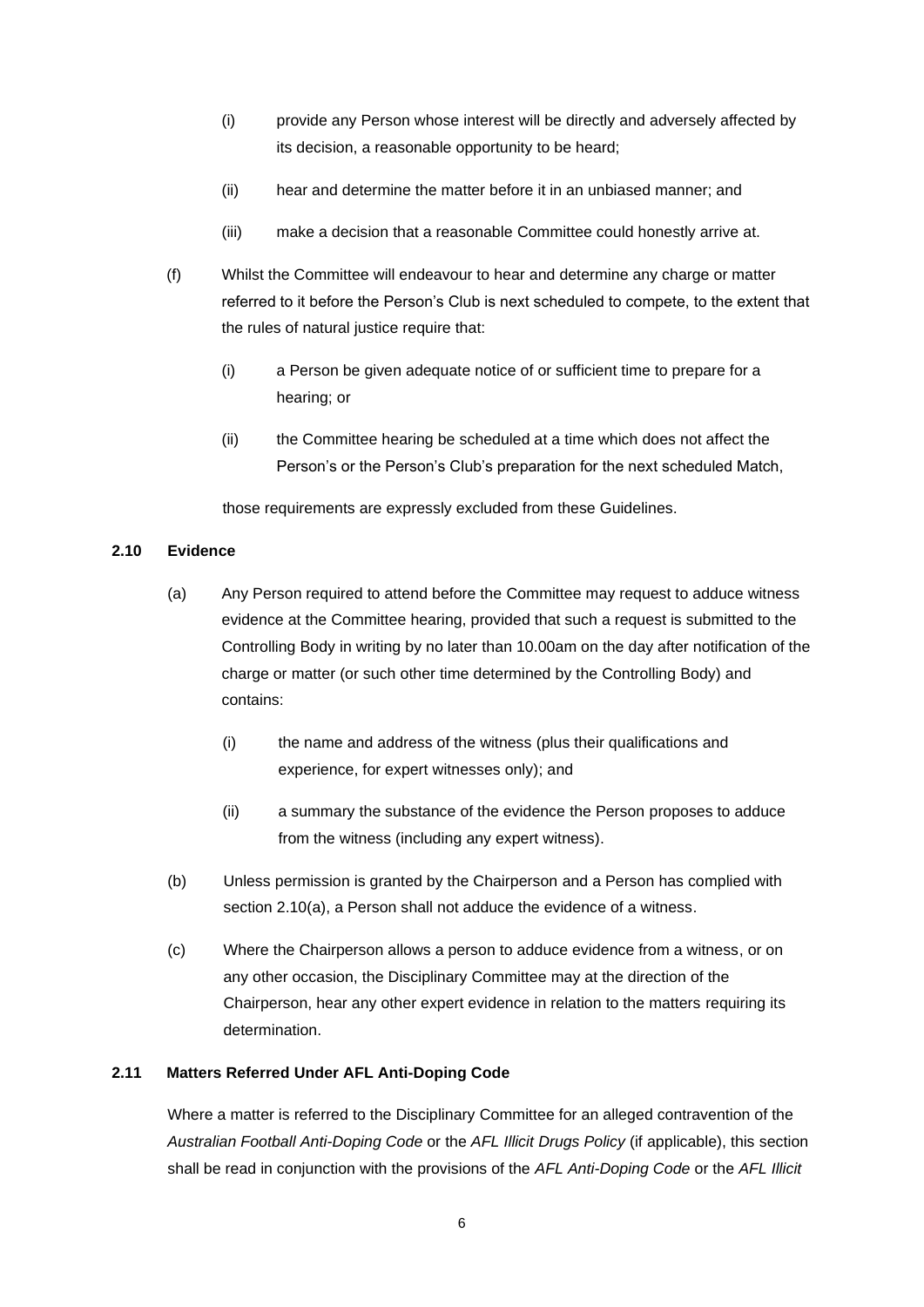*Drugs Policy* as the case may be, provided that to the extent of any inconsistency, the provisions and guidelines contained in the *AFL Anti-Doping Code* or the *AFL Illicit Drugs Policy* shall respectively prevail.

## **2.12 Challenge to Jurisdiction, Formalities of Report and Other Technical Matters**

Where a Person intends at a hearing of the Committee to:

- (a) challenge the jurisdiction of the Committee to deal with a matter;
- (b) challenge the constitution of the Committee;
- (c) challenge the formalities of the laying of any charge; or
- (d) raise any other matter requiring a legal or technical interpretation,

the Person intending to do such things must provide full written particulars of all relevant matters and forward a copy of those particulars to the Controlling Body and any other Person who has an interest in the proceeding by midday on the day after notification of the charge or matter to be heard by the Committee.

## **2.13 Standard of Proof**

The Committee shall decide on the balance of probabilities whether a Disciplinary Matter or other charge against a Person has been sustained.

## **2.14 Onus of Proof**

The Person bringing the Disciplinary Matter or other charge shall bear the onus of establishing that the alleged Disciplinary Matter or other conduct occurred.

## **2.15 Decision of the Committee**

- (a) The decision of the Committee shall be determined according to the opinion of a majority of the sitting Committee.
- (b) Subject to section 2.9, the Committee may determine any matter in any such manner as it thinks fit.
- (c) The Committee may determine that a reduced sanction is applicable in exceptional and compelling circumstances. Exceptional and compelling circumstances, which the Committee may consider, at its discretion, include whether:
	- (i) a Person has a verifiable exemplary record;
	- (ii) a Disciplinary Matter was committed in response to provocation;
	- (iii) a Disciplinary Matter was committed in self-defence; or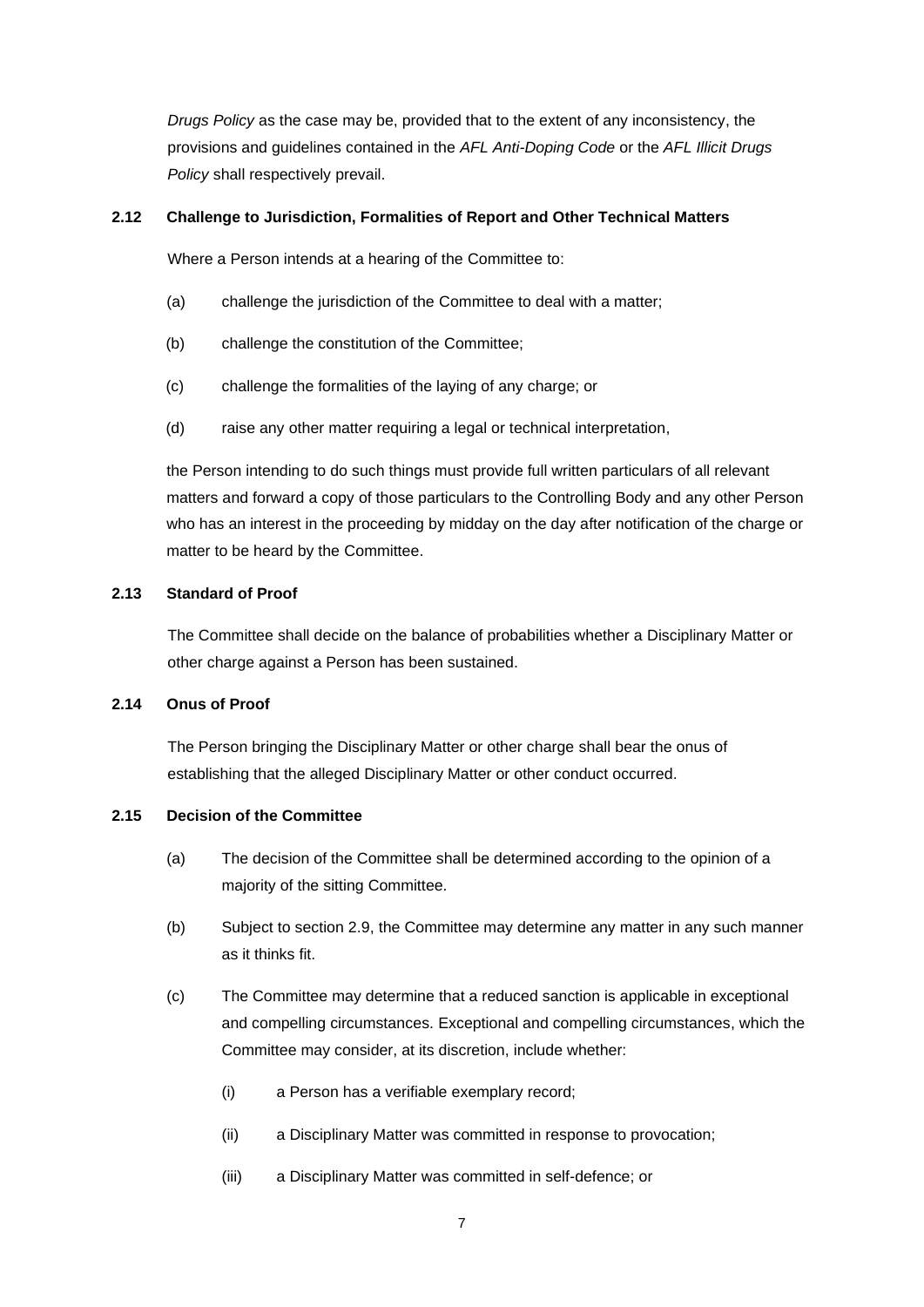- (iv) there are multiple Disciplinary Matters arising from the same event or course of conduct.
- (d) Where a charge is sustained with respect to a charge or matter not involving a Person or a Disciplinary Matter, the Committee may, subject to any contrary provisions in any relevant Rules and Regulations, impose such sanctions as it, in its absolute discretion, thinks fit.
- (e) The Committee is not obliged to give reasons for any decision made by it under these Guidelines.
- (f) Where a charge is sustained against a Person who was under the age of 16 years at the time of the relevant Disciplinary matter or other conduct, the Controlling Body shall not publish the decision of the Committee insofar that it is viewable by the general public without the express permission of the Person charged and their parent/guardian except that, to ensure effective administration of Competitions, access to such decisions and related sanctions will be available to the Controlling Body, and League and Club administrators who have access to Competition records.

#### **2.16 Validity of Charge and Hearings**

- (a) Where there is a procedural irregularity in the making of a charge or any other matter, the Committee shall still hear and determine the matter unless it is of the opinion that the irregularity has caused or may cause injustice if the matter was heard.
- (b) Without limitation, the Chairperson may direct that a Notice of Charge be amended to ensure that a matter before the Committee is decided according to its merits and not on the basis of a technicality. The Chairperson's power to amend shall include the power to substitute another charge.
- (c) A decision of the Committee is not invalid because of any defect or irregularity in, or in connection with, the appointment of a Committee member.
- (d) Subject to sections  $2.9(e)$ ,  $2.13$  and  $2.14$ , any procedure or requirement regulating the function of the Committee is directory in nature and a decision of the Committee is not invalid by reason of that procedure or requirement not being fulfilled.

#### **2.17 Co-operation with Committee**

- (a) Subject to section 2.17(b), a Person shall appear before the Committee, if requested to do so by the Controlling Body or Committee.
- (b) The Chairperson may excuse a Person from appearing before the Committee if the Chairperson is of the opinion that the Person is suffering from an injury or medical condition that would reasonably prevent that Person's attendance.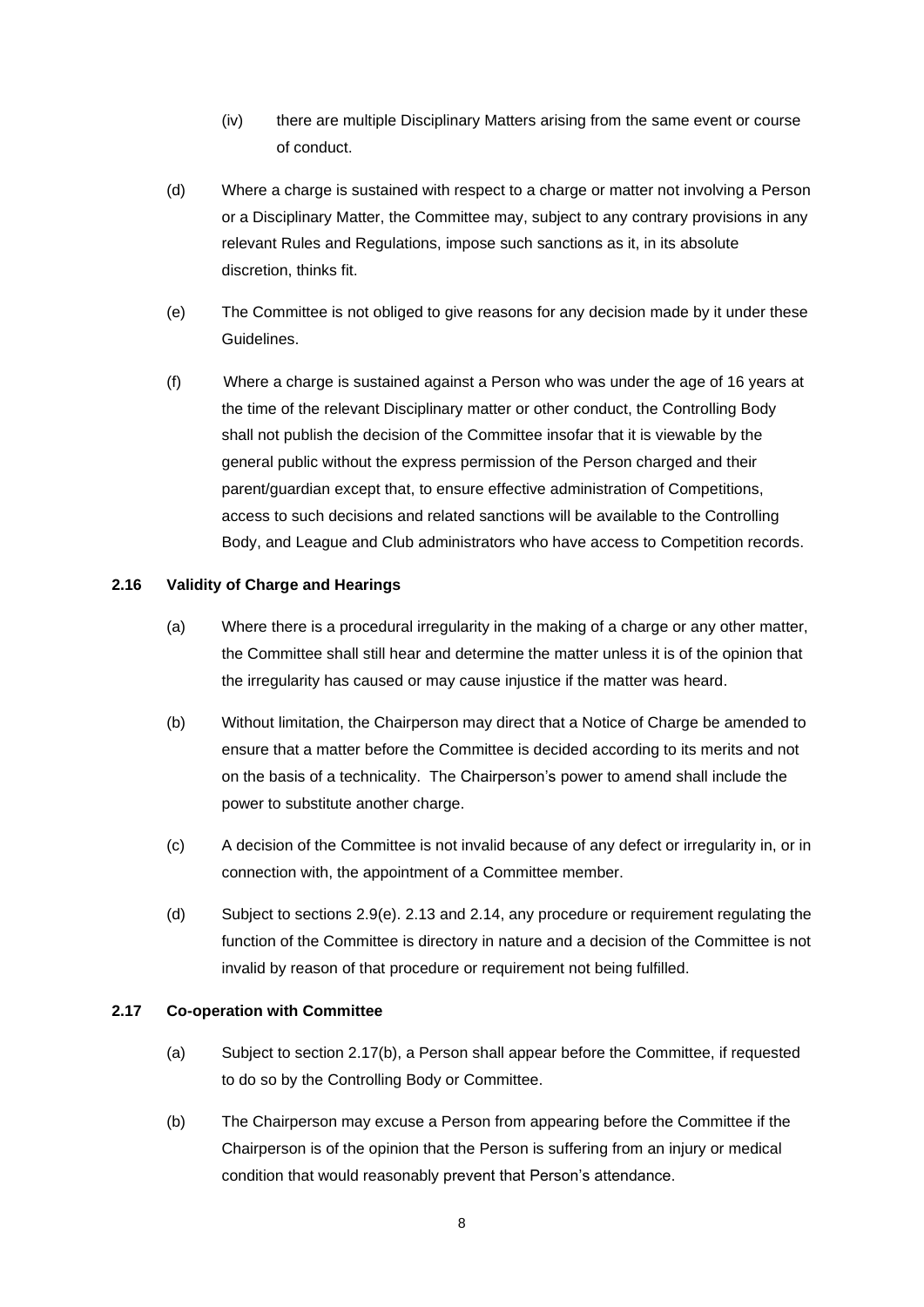- (c) Any Person who appears before the Committee and who in the opinion of the Committee has:
	- (i) failed to fully co-operate with the Committee;
	- (ii) failed to truthfully answer any questions asked by the Reporting Officer or the Committee;
	- (iii) failed to provide any document in that Person's possession or control relevant to the matter to be determined by the Committee following a request by the Committee; and/or
	- (iv) makes any false or misleading statement or makes a statement or acts in a manner calculated to or which is likely to mislead,

shall be dealt with by the Committee as it, in its absolute discretion, thinks fit.

## **2.18 Prohibited Conduct**

- (a) A Person who has been issued with a Notice of Charge, or any Person acting on behalf or in concert with a Person who has been issued with a Notice of Charge, shall not contact or procure another to contact a Person who is or ought reasonably to be regarded as a Person required to give evidence before the Committee, where that contact is intended to or may otherwise mislead the Committee or unfairly affect the conduct of the Committee hearing.
- (b) No Person shall publicly comment on:
	- (i) the contents of a Notice of Charge prior to the conclusion of any determination by the Committee and/or completion of the matter, as the case may be; or
	- (ii) a Notice of Investigation and any matter touching upon or concerning an Investigation under these Guidelines, until completion of such investigation and/or relevant determination by the Committee,

unless the Person establishes, to the reasonable satisfaction of the Controlling Body, that such public comment was not intended to influence or affect the conduct of the Committee hearing or the process of the investigation, as the case may be.

- (c) A Person who contravenes this section shall:
	- (i) be deemed to have engaged in conduct which is unbecoming and prejudicial to the interests of a just and fair hearing; and
	- (ii) be dealt with by the Committee as it, in its absolute discretion, thinks fit.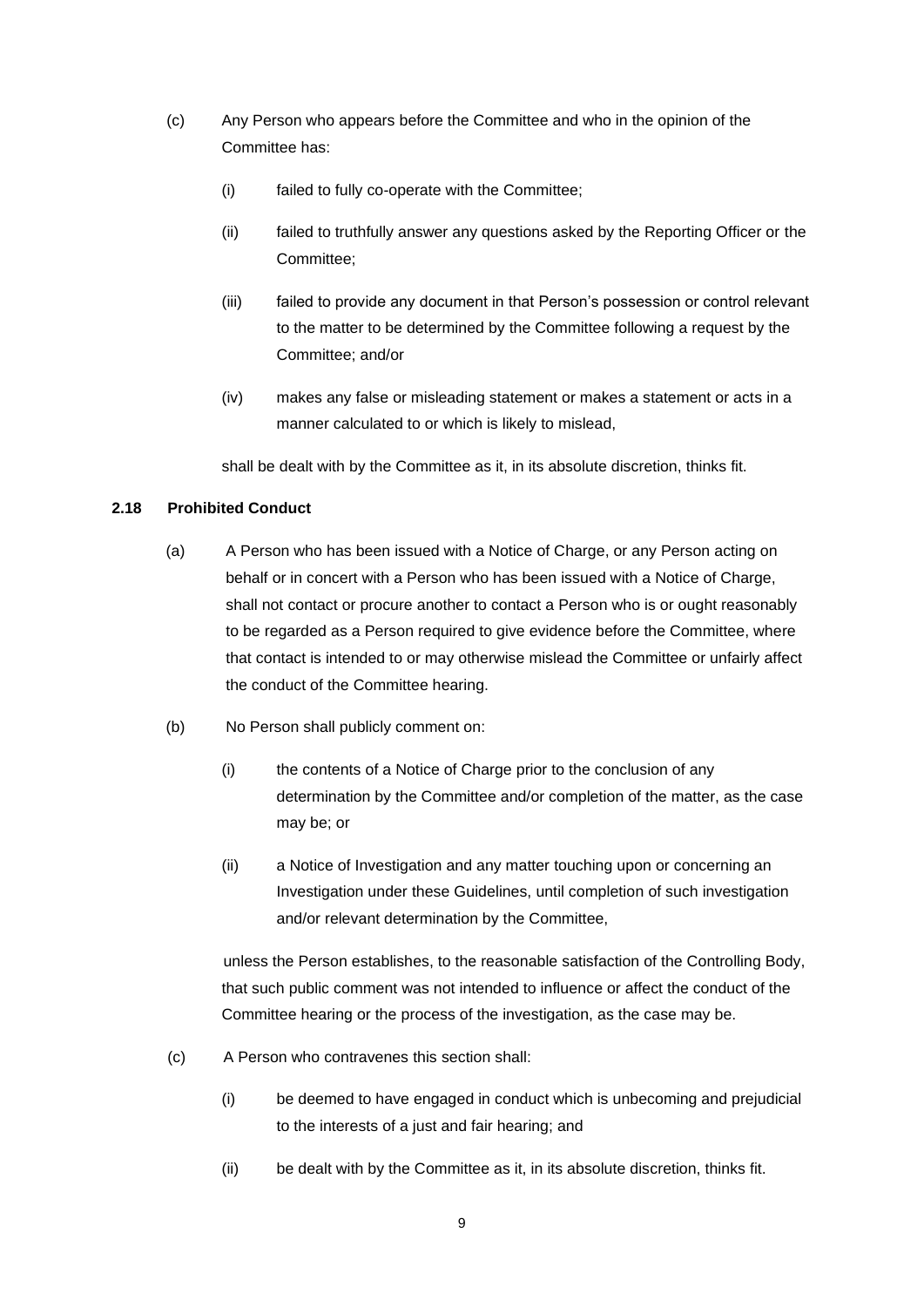#### **2.19 Sanction on Club**

In addition to any sanction or determination made in respect of a Person under section 2.18, the Committee may impose a sanction on that Person's Club as they in their absolute discretion think fit, except where the Club satisfies the Committee that the conduct of the Person was not entered into with the consent, acquiescence or knowledge of the Club.

#### **2.20 Criticism of Committee Decision**

- (a) No Person or Club shall make any unfair, unreasonable or excessive public criticism of a Committee decision or of any Committee Member or any other matter touching on or concerning the Committee or a determination made by it.
- (b) The Controlling Body shall determine in its absolute discretion in any case, whether any public criticism is unfair, unreasonable or excessive.
- (c) Where the Controlling Body determines that any public criticism is unfair, unreasonable or excessive, the Controlling Body may impose a sanction in its absolute discretion.
- (d) Where a Person contravenes this section, the Person's Club may also be liable to a sanction at the discretion of the Controlling Body.

## **2.21 Person Suspension**

- (a) Unless otherwise specified by the Committee in exceptional circumstances, where a Person is suspended or disqualified by the Committee, such suspension or disqualification shall apply to all Australian football competition Matches, subject to section 2.21(c) below. For the avoidance of doubt:
	- (i) a Person suspended in a previous season cannot serve their suspension in any pre-season fixtures or off-season fixtures;
	- (ii) a Person suspended in a junior competition graduating to a senior competition shall serve their suspension in their new grade;
	- (iii) a Person transferring from another league shall carry any suspensions with them; and
	- (iv) a Person suspended during a split round cannot serve their suspension in that same round in another grade (including representative football).
- (b) Unless otherwise specified by the Committee in exceptional circumstances, a suspended Person will not be eligible to play, coach or otherwise be involved in representative football if the representative fixture occurs while the Person is serving the suspension. If the suspended Person was selected to play in or to coach or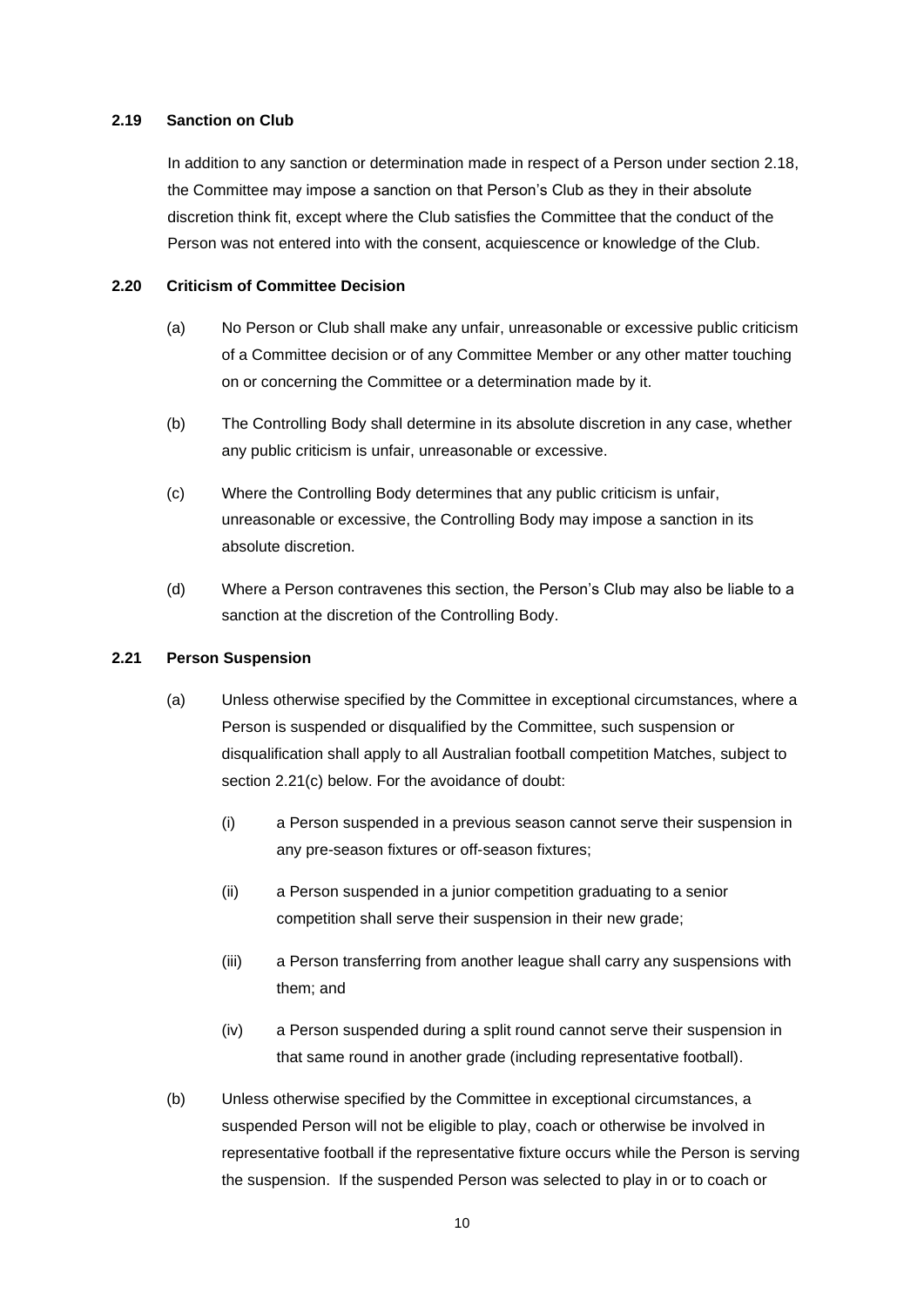otherwise be involved in the representative team prior to being suspended then they forego playing in the representative fixture if the fixture occurs during the time of the suspension. In this situation the representative fixture does not count as part of the suspension.

- (c) A Person suspended or disqualified by the Committee may still participate in practice/training Matches with their registered Club however such Matches will not count as part of the Person's suspension or disqualification.
- (d) Law 22.4 of the *Laws of the Game* shall apply in relation to all Persons suspended by the Committee.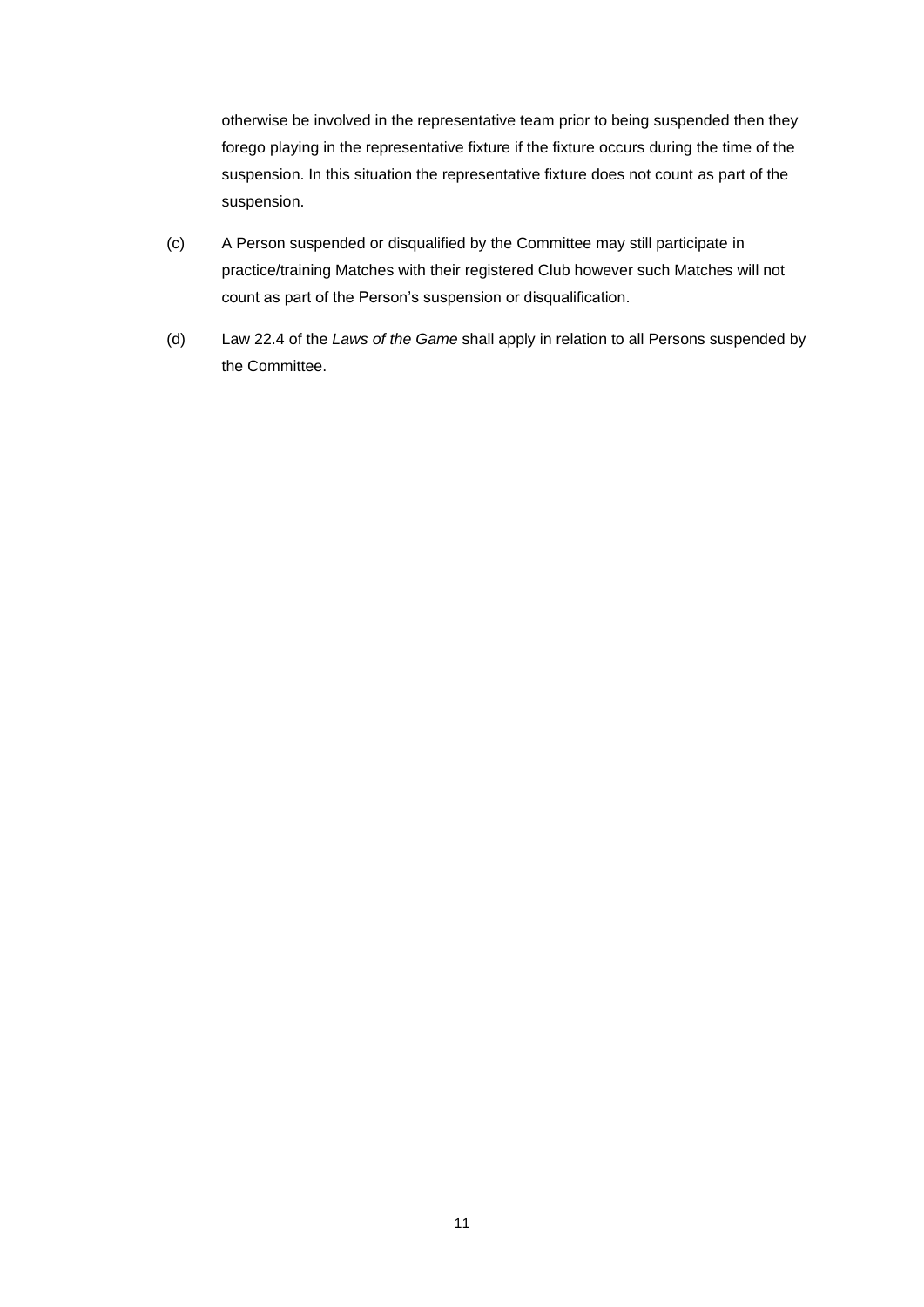## **3 REPORTING PROCEDURES**

#### **3.1 Incident Referral**

- (a) Where a Reporting Officer suspects that a Person may have breached the Rules and Regulations, the Reporting Officer must, as soon as practical, submit a written complaint in the manner prescribed by the Controlling Body.
- (b) Where a Club suspects that a Person may have breached the Rules and Regulations, the Club may submit a written complaint in the manner prescribed by the Controlling Body, by no later than 5.00pm on the next business day after the relevant Match or other time as agreed by the Controlling Body. The Controlling Body may levy a fee for the administration of the referral (with the fee amount, if applicable, to be determined by the Controlling Body in its absolute discretion), which may be refunded if the Controlling Body determines, that the Person who is the subject of the written complaint may have committed a Disciplinary Matter.
- (c) A complaint lodged in accordance with section 3.1(b) cannot be withdrawn by the Club after it has been lodged with the Controlling Body without obtaining the leave of the Controlling Body or the Chairperson if the matter proceeds to a Committee.

#### **3.2 Investigation**

Following receipt of a written complaint under section 3.1, the Controlling Body may investigate the alleged breach of the Rules and Regulations (in accordance with the *National Complaint and Investigation Guidelines* if applicable as determined by the Controlling Body).

## **3.3 Notice of Charge**

- (a) After completing an investigation under section 3.2, the Controlling Body may commence Disciplinary Matter proceedings by completing a Notice of Charge.
- (b) Notwithstanding any other provision of these Guidelines, if an authorised person is of the opinion that a Person may have breached any Rules and Regulations, the authorised person may commence Disciplinary Matter proceedings by completing a Notice of Charge.
- (c) The authorised person shall provide a copy of the Notice of Charge to the charged Person, their Club, any other Person and the Club of any other Person directly involved in the charge.
- (d) The Reporting Officer may withdraw any Notice of Charge at any time prior to a Committee hearing by lodging a written notice with the Controlling Body.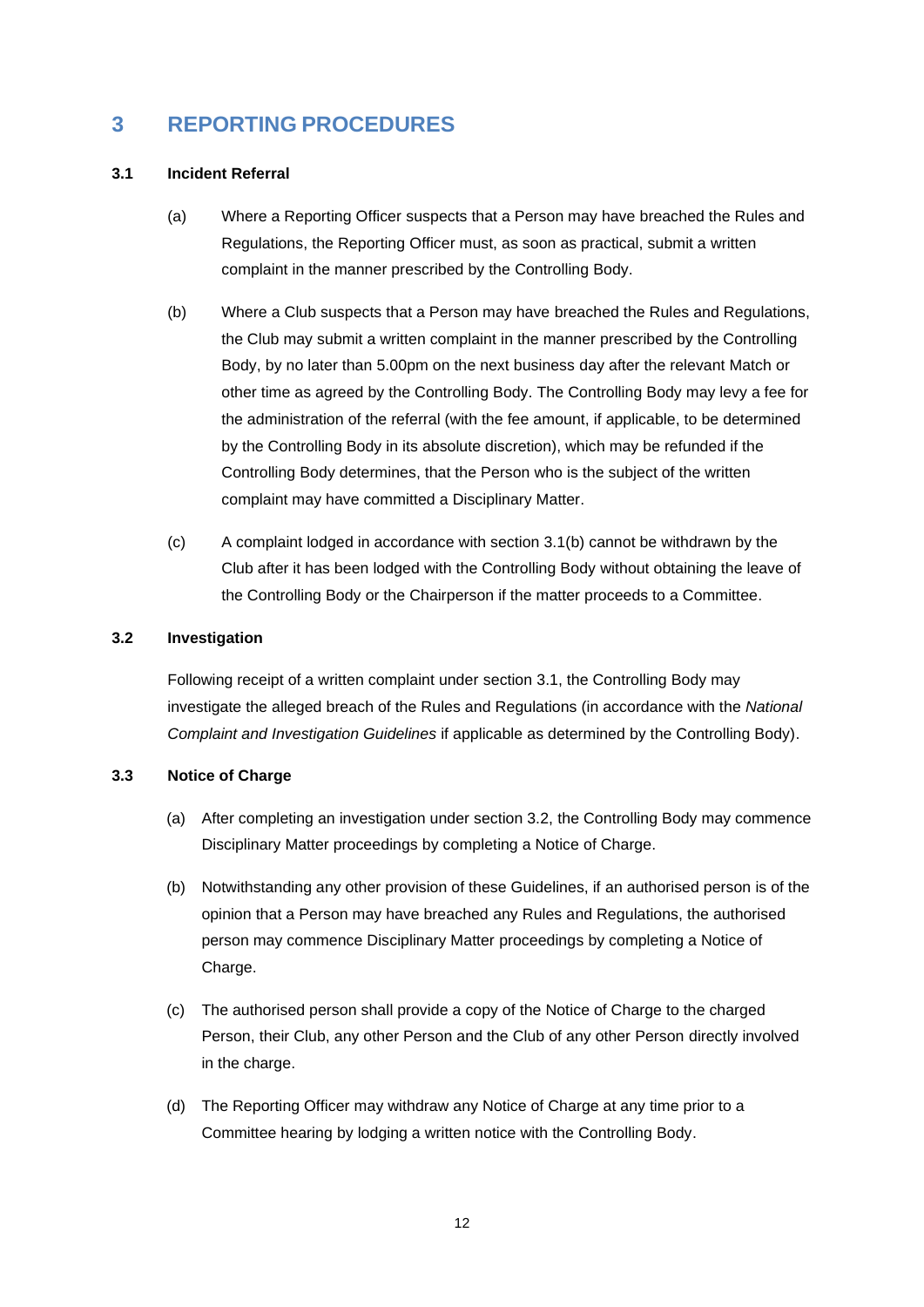## **3.4 Delegation**

A Controlling Body or an authorised person of a Controlling Body may delegate any of its powers in this section 3 to the AFL with the AFL's approval.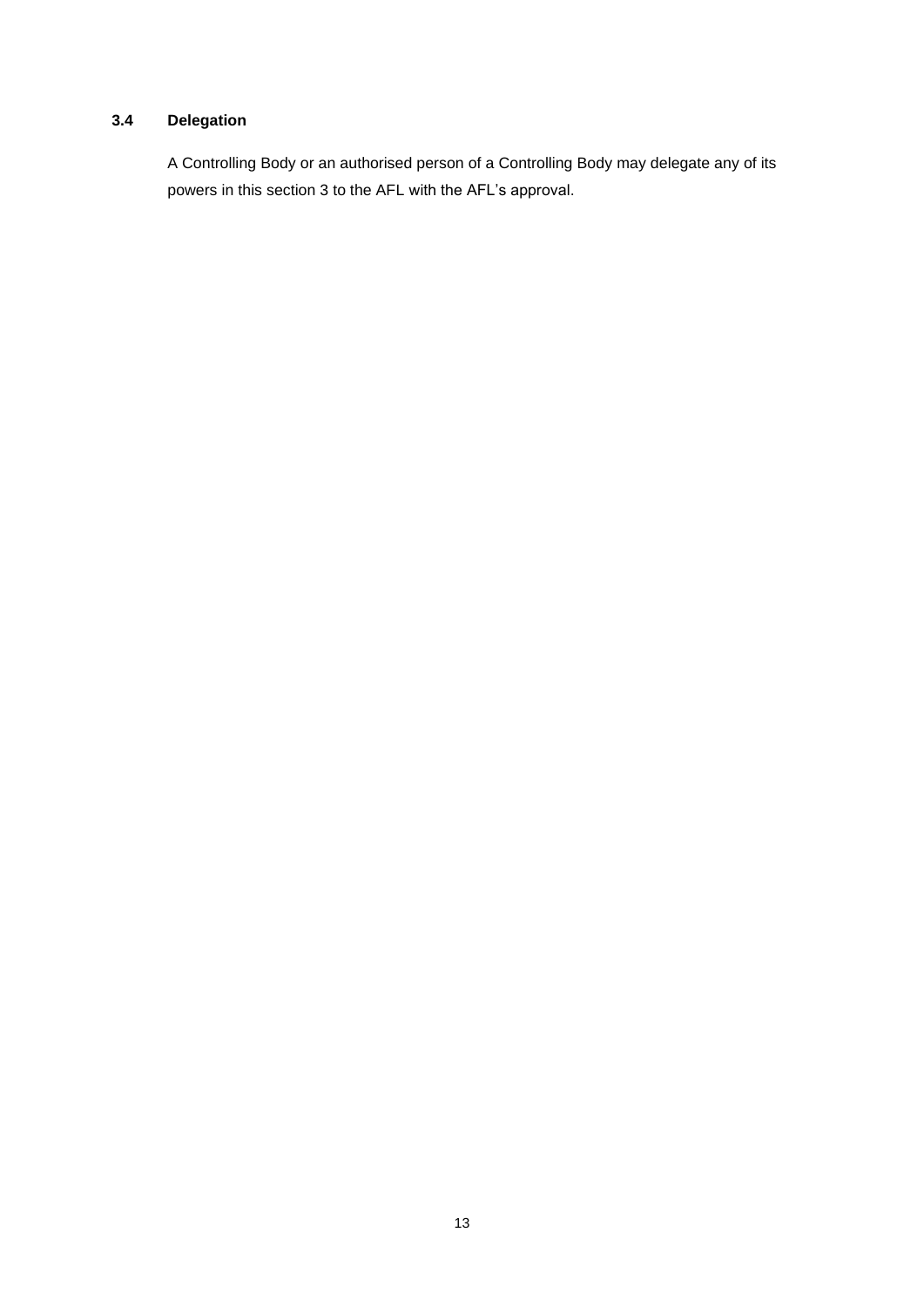## **4 COMPETITION APPEAL RULES**

## **4.1 League Committee and Appeal Rules Paramount**

- (a) These Guidelines prescribe the procedures for an appeal commenced by a Controlling Body, Club or Person in respect of a decision made by the Committee under these Guidelines or Controlling Body under applicable Rules and Regulations.
- (b) To the extent that anything within these Guidelines is inconsistent with any other player rule, regulation or by-law, the provisions of these Guidelines shall prevail.

## **4.2 Appointment**

The Controlling Body may, from time to time, appoint Persons to an Appeal Board.

## **4.3 Grounds for Appeal from Disciplinary Committee**

Except where otherwise determined by the Controlling Body, a Person, Club, League or Controlling Body may only appeal to the Appeals Board in respect of a decision made by the Committee under these Guidelines on one or more of the following grounds:

- (a) that there was an error of law;
- (b) that the decision was so unreasonable that no Committee acting reasonably could have come to that decision having regard to the evidence before it;
- (c) the classification of the seriousness of the Disciplinary Matter or other conduct was manifestly excessive or inadequate; or
- (d) that the sanction imposed was manifestly excessive or inadequate,

(each, a **Ground**).

## **4.4 Grounds for Appeal from other applicable Rules and Regulations**

Except where otherwise determined by the Controlling Body, a Person, Club, League or Controlling Body may only appeal to the Appeals Board in respect of a decision made by a League or Controlling Body (including a determination of a Tribunal with respect to a decision of a League or Controlling Body) under its applicable Rules and Regulations on one or more of the following grounds:

- (e) that there was an error of law;
- (f) that the decision was so unreasonable that no body acting reasonably could have come to that decision having regard to the evidence before it;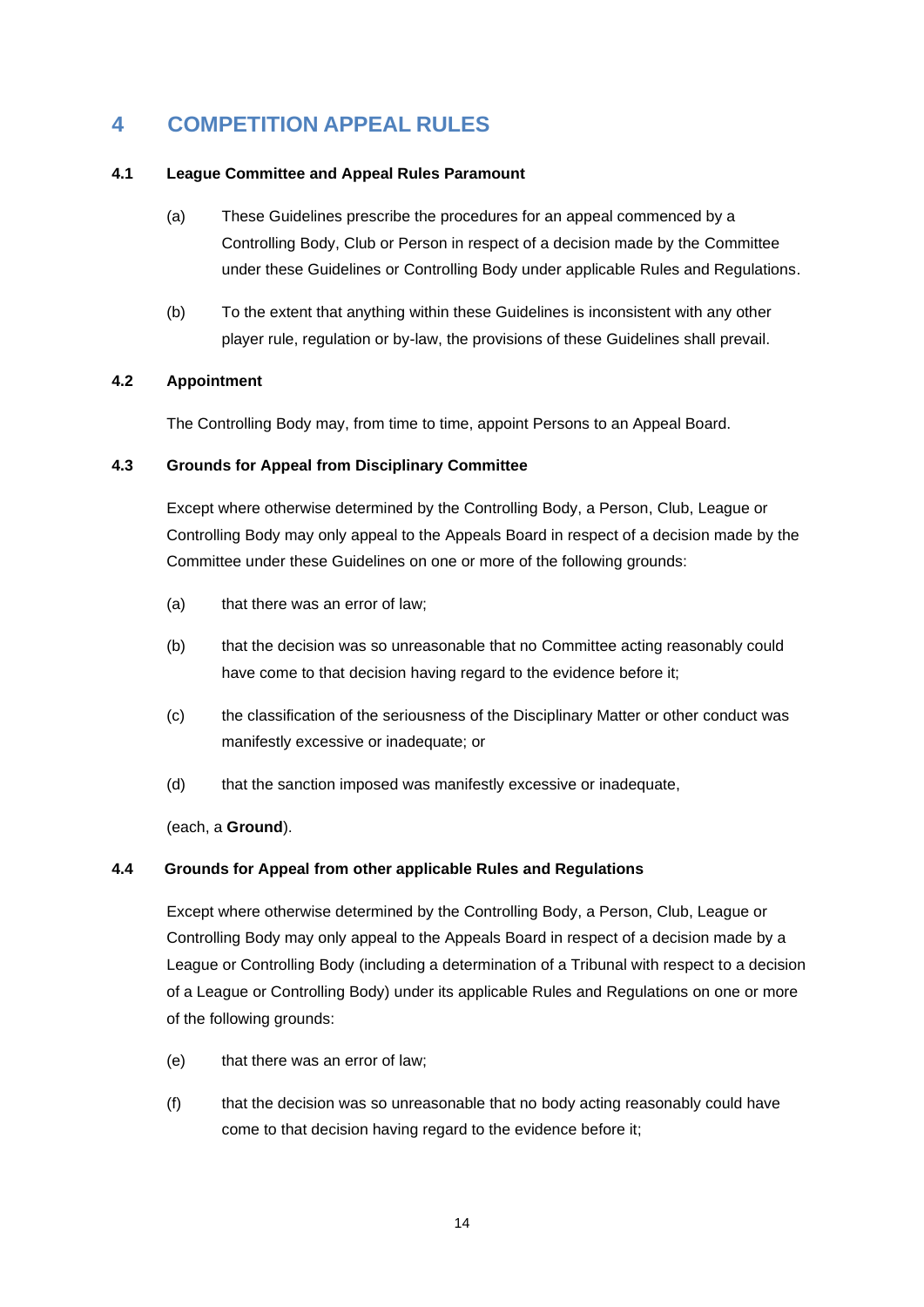- (g) the classification of the seriousness of the Disciplinary Matter or other conduct was manifestly excessive or inadequate; or
- (h) that the sanction imposed was manifestly excessive or inadequate,

## (each, a **Ground**).

For the avoidance of doubt, the Grounds in this section 4.4 do not override the grounds, if any, set out in other applicable Rules and Regulations.

## **4.5 Lodgement of Appeals**

Any Person, Club, League or Controlling Body may, in accordance with these Guidelines, appeal to its Appeals Board where constituted or, where no such body exists, to the Controlling Body's Appeals Board in respect of a Ground set out in section 4.3 or section 4.4.

## **4.6 Appeal Board Members**

- (a) The Appeal Board shall consist of:
	- (i) a Chairperson with appropriate legal qualifications (**Chairperson of the Appeal Board**); and
	- (ii) at the discretion of the Controlling Body, a panel of not more than six (6) persons who in the opinion of the Controlling Body possess a sufficient knowledge of Australian Football to competently perform the role of an appeal board member (**Appeal Board Panel**).
- (b) Persons appointed to the roles in section  $4.6(a)(i)$  and (ii) may be rotated from hearing to hearing, as determined by the Controlling Body in its absolute discretion.
- (c) Any Appeal Board member, who has also been appointed a Committee Panel Member and who did not comprise the Committee for the matter that is the subject of the appeal, shall be eligible for selection for the appeal hearing.

## **4.7 Qualifications of Appeal Board Members**

Except where the Controlling Body otherwise determines, a Person shall not be appointed to the Appeal Board if, in the twelve (12) months preceding the appointment, that Person:

- (a) has been a member of a Board of Directors of a Club;
- (b) has been a Coach or assistant or specialty Coach of a Club;
- (c) has been a Player of a Club; or
- (d) has been an employee of the AFL or a Club.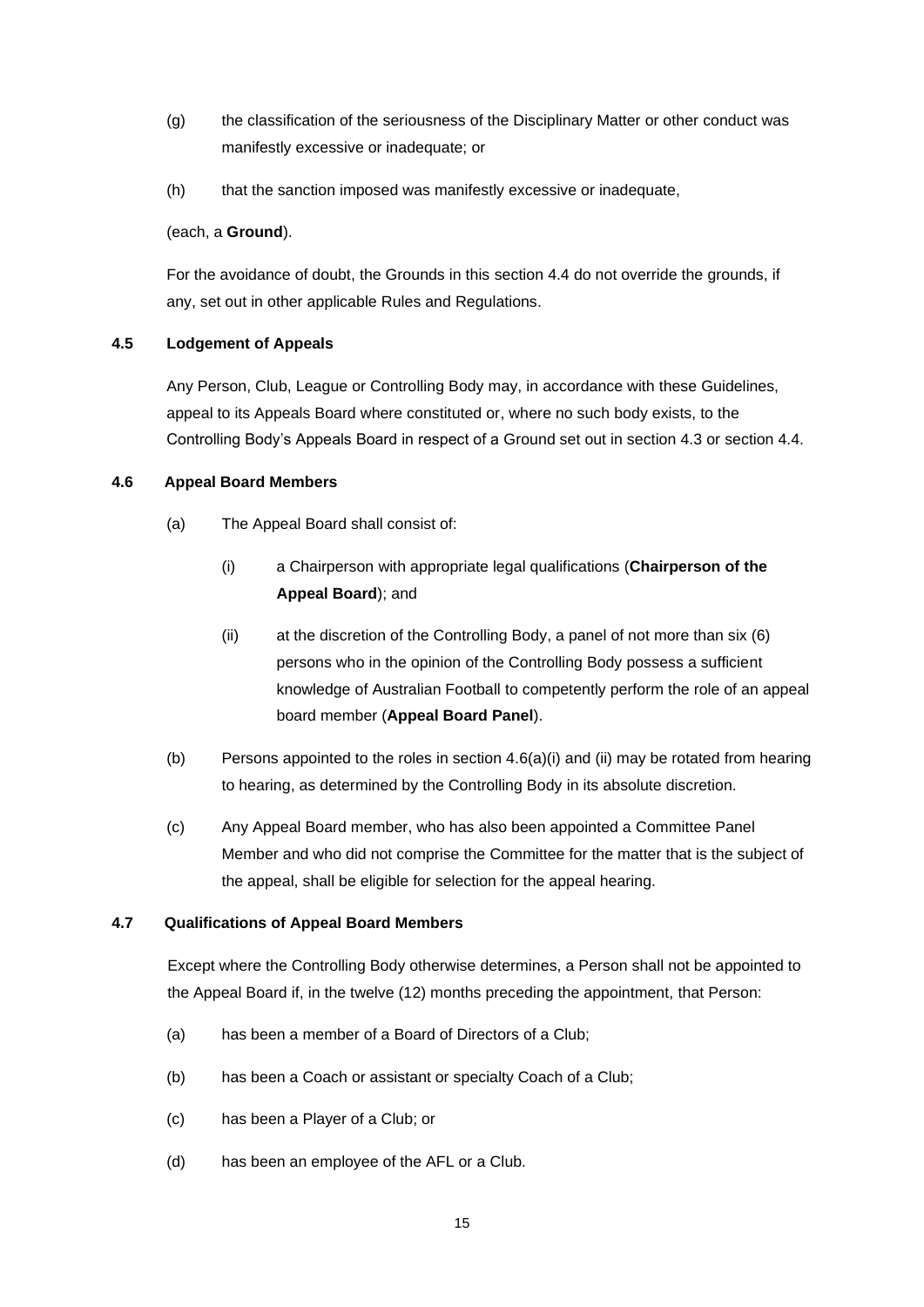## **4.8 Resignation and Removal of Appeal Board Members**

- (a) A member of the Appeal Board may resign by providing notice in writing to the Controlling Body.
- (b) The Controlling Body may remove a Person appointed to the Appeal Board at any time in its absolute discretion.

## **4.9 Representation**

- (a) Subject to section 4.9(b), at any hearing before the Appeal Board a Person must:
	- (i) appear in person; or
	- (ii) be represented by a barrister, solicitor or Club Officer on such terms, if any, as the Chairperson directs.
- (b) Where a Person charged with a Reportable Offence is under the age of 16 years at the time of the alleged Reportable Offence:
	- (i) the Person must be represented under section  $4.9(a)(ii)$  (and such representative must not be a parent or guardian of the Person); and
	- (ii) a parent or guardian of the Person may attend any hearing before the Appeal Board in place or in support of the Person.
- (c) Where the Chairperson is of the opinion that a Person or representative of a Person appearing before the Appeal Board has failed to observe directions of the Appeal Board or otherwise acted in a contemptuous, irresponsible or discourteous manner, the Chairperson may dismiss the Person or Person's representative and if appropriate, adjourn the proceedings to enable the Person to obtain fresh representation.

## **4.10 Composition of Appeal Board**

On any occasion when an appeal is brought before the Appeal Board, the Appeal Board shall comprise, at the discretion of the Controlling Body, up to three (3) Appeal Board members being:

- (a) the Chairperson of the Appeal Board or, in the Chairperson's absence, a member of the Appeal Board Panel who shall act as Chairperson; and
- (b) up to two (2) Appeal Board Panel members.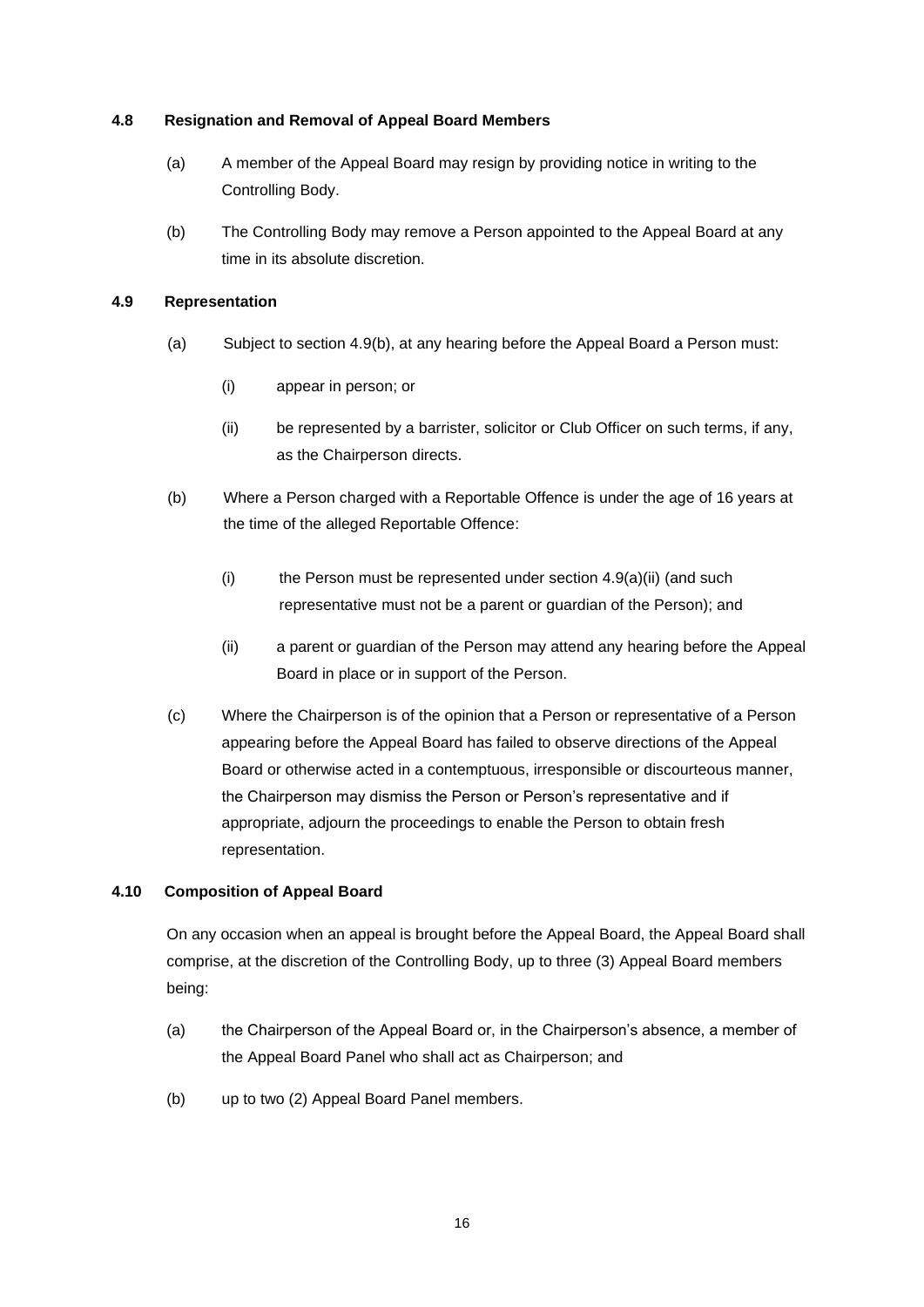## **4.11 Notice of Appeal**

- (a) Except where otherwise determined by the Controlling Body, an appeal under these Guidelines shall be brought by lodging with the Controlling Body, by no later than 5.00pm on the day following the decision of the Committee or decision under the Rules and Regulations (as applicable), a duly completed Notice of Appeal in the form prescribed by the Controlling Body and, in the case of an appeal under section 4.3 or 4.4, shall be accompanied by payment to the Controlling Body of:
	- (i) the sum of 50% of a fixed fee to be determined by the Controlling Body (inclusive of Goods and Services Tax), which sum shall not be refundable in any circumstances; and
	- (ii) the remaining 50% of the fixed fee (inclusive of Goods and Services Tax) shall be dealt with in accordance with section 4.19 – 4.22.
- (b) The Controlling Body shall fix a date, time and place for the hearing before the Appeal Board, as soon as practicable after the lodgement of the Notice of Appeal and shall advise all parties interested in the appeal of those particulars.
- (c) The Appeal Board may, at any time prior to the hearing, vary the date, time or place specified in the Notice of Appeal and upon doing so shall, as soon as practicable, provide all parties interested in the appeal with written notice of such variation.

## **4.12 Attendance**

- (a) An appellant or an appellant's representative shall attend and appear before the Appeal Board at the date, time and in the manner (including by video or telephone conferencing) fixed for the hearing of the appeal. Where an appellant or an appellant's representative fails to attend before the Appeal Board, the Appeal Board may hear and determine the appeal in the absence of the appellant or the appellant's representative.
- (b) The Appeal Board hearing will be held in the State or Territory of the appellant's registered Club, unless otherwise advised or approved by the Controlling Body.
- (c) A Person or representative wishing to attend the Appeal Board hearing via video or telephone conferencing must first seek the approval of the Controlling Body.
- (d) A Reporting Officer may attend and appear before the Appeal Board at the date, time and place fixed for the hearing of the appeal. Where a Reporting Officer fails to attend before the Appeal Board, the Appeal Board may hear and determine the appeal in the absence of that Reporting Officer.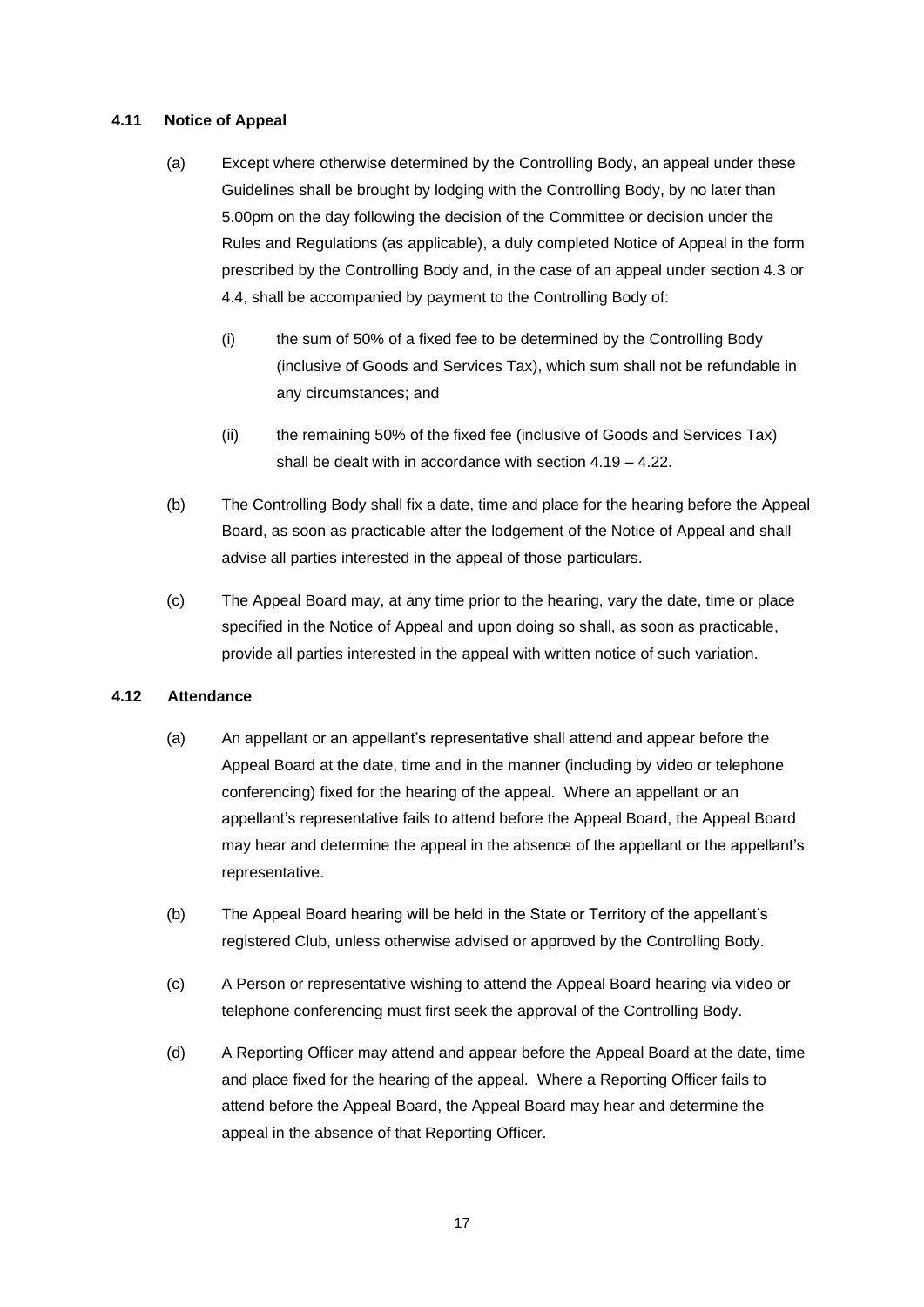#### **4.13 General Conduct of Appeal Hearing**

- (a) Subject to these Guidelines, the Appeal Board may regulate any proceedings brought before it in such manner as the Chairperson of the Appeal Board thinks fit.
- (b) The Appeal Board is not bound by the rules of evidence or by practices and procedures applicable to Courts of Record, but may inform itself as to any matter in such manner as it thinks fit.
- (c) Subject to section 4.12(d), in accordance with natural justice principles the Appeal Board shall:
	- (i) provide any Person whose interest will be directly and adversely affected by its decision a reasonable opportunity to be heard;
	- (ii) hear and determine the matter before it in an unbiased manner; and
	- (iii) make a decision that a reasonable body could honestly arrive at.
- (d) Without limiting section 4.18, whilst the Appeal Board will endeavour to hear and determine any charge or matter referred to it before the appellant's Club is next scheduled to compete, to the extent that the rules of natural justice require that:
	- (i) a Person be given adequate notice of or sufficient time to prepare for an appeal; or
	- (ii) the appeal be scheduled at a time that does not affect the appellant's or the appellant's Club's preparation for the next scheduled Match,

those requirements are expressly excluded from these Guidelines.

## **4.14 Review**

- (a) The Appeal Board shall hear all appeals by way of a review of the evidence presented before the Committee or Controlling Body (as applicable) and determine whether one or more of the Grounds have been established.
- (b) Neither the appellant nor Reporting Officer may produce fresh evidence at the hearing of an appeal without leave of the Appeal Board.
- (c) If an appellant or Reporting Officer seeks leave to produce fresh evidence, the Appeal Board shall not grant such leave unless:
	- (i) the evidence could not by reasonable diligence have been obtained by the appellant or Reporting Officer prior to the conclusion of the hearing before the Committee or decision under the Rules and Regulations (as applicable); and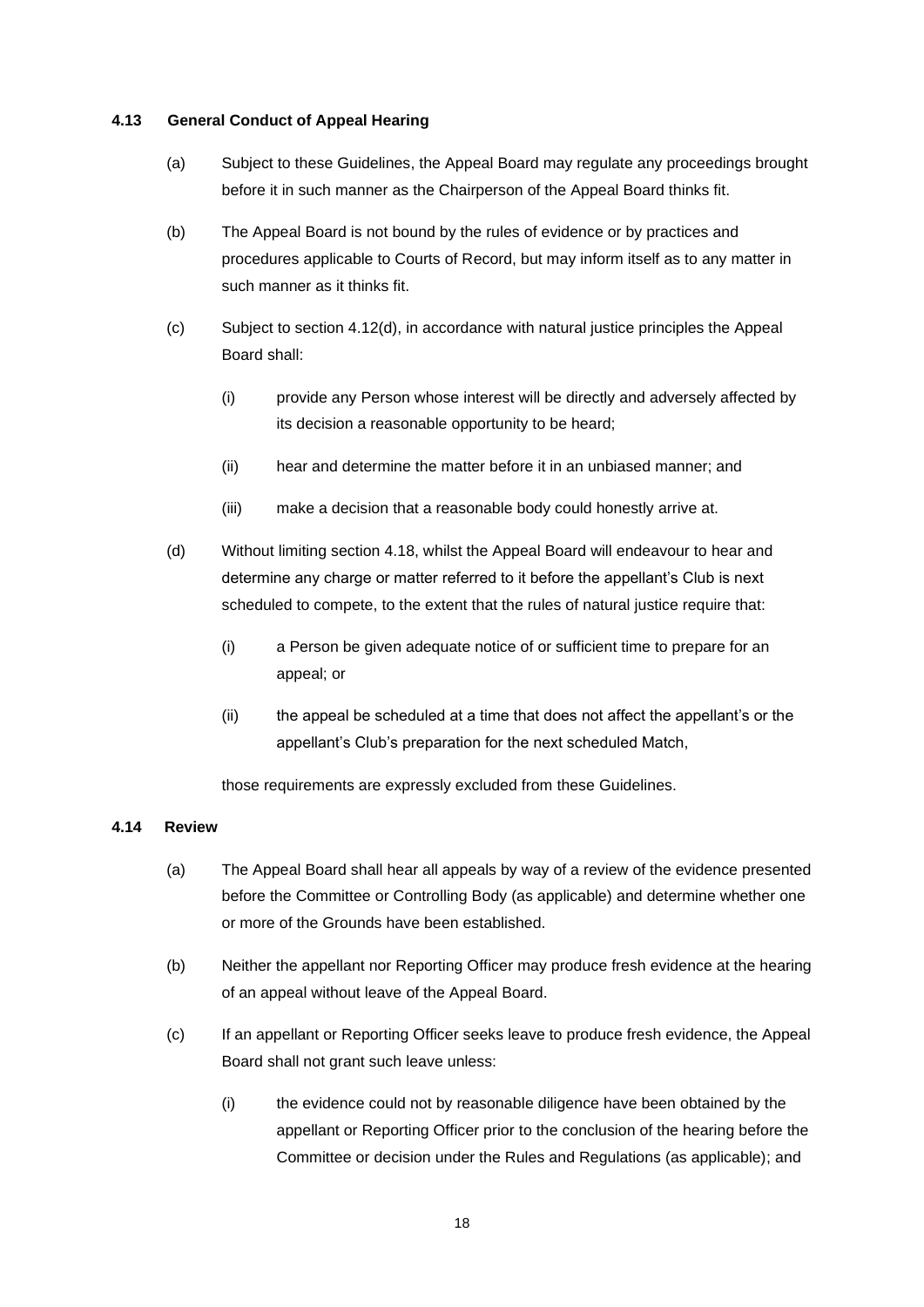(ii) the evidence is of sufficient probative value that, considered with other evidence which was before the Committee or Controlling Body (as applicable), the Committee or Controlling Body would have reached a different decision.

## **4.15 Onus and Standard on Appeal**

On the hearing of an appeal the appellant shall bear the onus of establishing, on the balance of probabilities, one or more Grounds.

## **4.16 Decision of Appeal Board**

- (a) Any question on appeal before the Appeal Board shall be decided according to the opinion of a majority of those constituting the Appeal Board.
- (b) Where the Appeal Board determines that one or more Grounds have been established, the Appeal Board may confirm, reverse or modify the decision of the Committee or Controlling Body (as applicable) and make such orders and give such directions in such manner as it thinks fit.
- (c) The Appeal Board is not obliged to give reasons for any decision made by it under these Guidelines.

## **4.17 Person to Serve Sanction**

Subject to section 4.18(b), where the Committee or Controlling Body (as applicable) imposes a sanction that prevents the appellant from participating in a Match, the appellant shall serve that sanction pending the determination of the appeal.

## **4.18 Power to Adjourn**

Subject to section 4.19, the Appeal Board may, of its own motion or upon application of any party to the appeal, order:

- (a) that an appeal be adjourned; and/or
- (b) a stay of the execution of the sanction imposed by the Committee or Controlling Body (as applicable) pending the determination of the appeal.

## **4.19 Exceptional and Compelling Circumstances**

The Appeal Board shall make an order under section 4.18 only where it is satisfied that there are exceptional and compelling circumstances that make it harsh and unreasonable if an order was not made. In determining that question, the Appeal Board shall without limitation have regard to:

(a) the merits of the appeal and the appellant's prospects of success;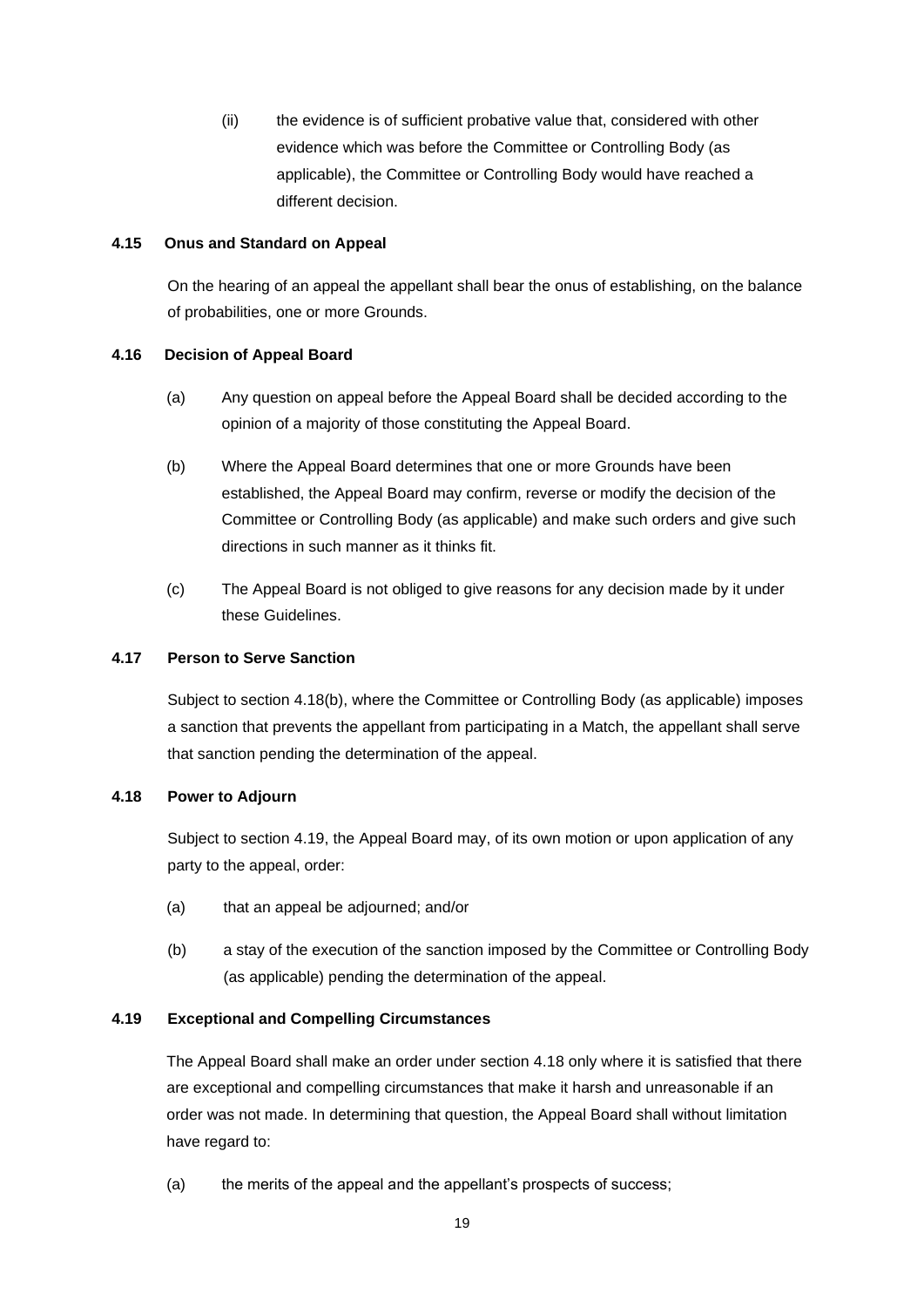- (b) the interests of other Clubs and Persons;
- (c) the effect on the results of the Competition; and
- (d) the need to permit the due and proper administration of Australian football.

## **4.20 Successful Appeal**

- (a) For the purposes of this section, an appeal is successful if, and only if the Appeal Board determines that one or more Grounds has been established.
- (b) Where an appeal is successful, any payment made under section 4.11(a)(ii) shall be refunded on receipt by the Controlling Body of an appropriate tax invoice.

#### **4.21 Unsuccessful Appeal**

Where an appeal is not successful, any payment made under section 4.11(a)(ii) shall not be refunded, unless the matter involves a monetary sanction and the Appeal Board determines that it would be manifestly unjust and unfair not to refund the whole or part of such payment in which case, the whole or part may be refunded.

#### **4.22 Costs**

Notwithstanding section 4.11(a), each party to an appeal shall bear their own costs.

## **4.23 Abandon Appeal**

- (a) Subject to section 4.23(b), an appellant may abandon an appeal prior to any hearing by giving written notice to the Controlling Body in which case the payment under section 4.11(a)(ii) shall be refunded.
- (b) Where an appellant abandons the appeal during the conduct of the appeal, the payment made under section 4.11(a)(ii) shall not be refunded.

## **4.24 Validity of Appeal and Hearings**

- (a) Where there is any procedural irregularity in the manner in which an appeal has been brought, the Appeal Board may still hear and determine the appeal unless it is of the opinion that the irregularity has caused or will cause injustice if the appeal was heard.
- (b) A decision of the Appeal Board is not invalid because of any defect or irregularity in, or in connection with, the appointment of an Appeal Board Member.
- (c) Subject to sections 4.13(c) and (d), any procedure or requirement regulating the function of the Appeal Board is directory in nature and a decision of the Appeal Board is not invalid by reason of that procedure or requirement not being fulfilled.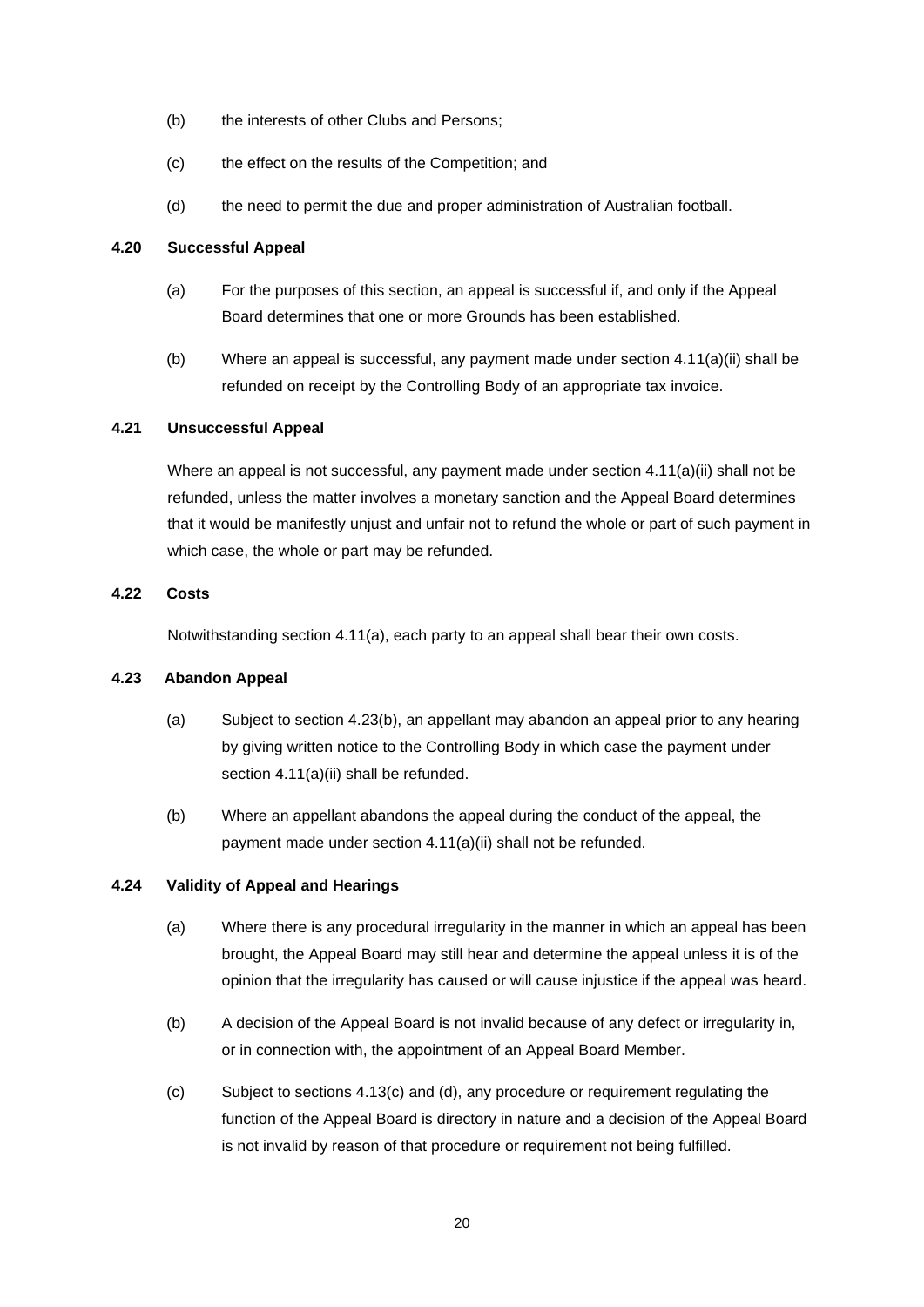## **4.25 Prohibited Conduct**

- (a) No Club or Person shall publicly comment on the contents of a Notice of Appeal prior to the determination by the Appeal Board or conclusion of the matter, as the case may be.
- (b) Where a Person contravenes this section, the Person's Club may also be liable to a sanction unless the Person establishes, to the reasonable satisfaction of the Controlling Body, that such public comment was not intended to influence or affect the conduct of the Appeal Board hearing.

## **4.26 Criticism of Appeal Board Decision**

- (a) No Club or Person shall make any unfair, unreasonable or excessive public criticism of a decision of the Appeal Board or of any member of the Appeal Board or any other matter touching or concerning the Appeal Board or a determination made by it.
- (b) The Controlling Body shall determine in its absolute discretion and in any case, whether any public criticism is unfair, unreasonable or excessive.
- (c) Where a Person contravenes this section, the Person's Club may also be liable to a sanction at the discretion of the Controlling Body.

## **4.27 Exhaust Internal Appeal**

A Club or Person shall exercise their right of appeal under these Guidelines and have any appeal heard and determined by the Appeal Board before commencing any relevant proceedings or becoming a party to any relevant proceedings in a court of law.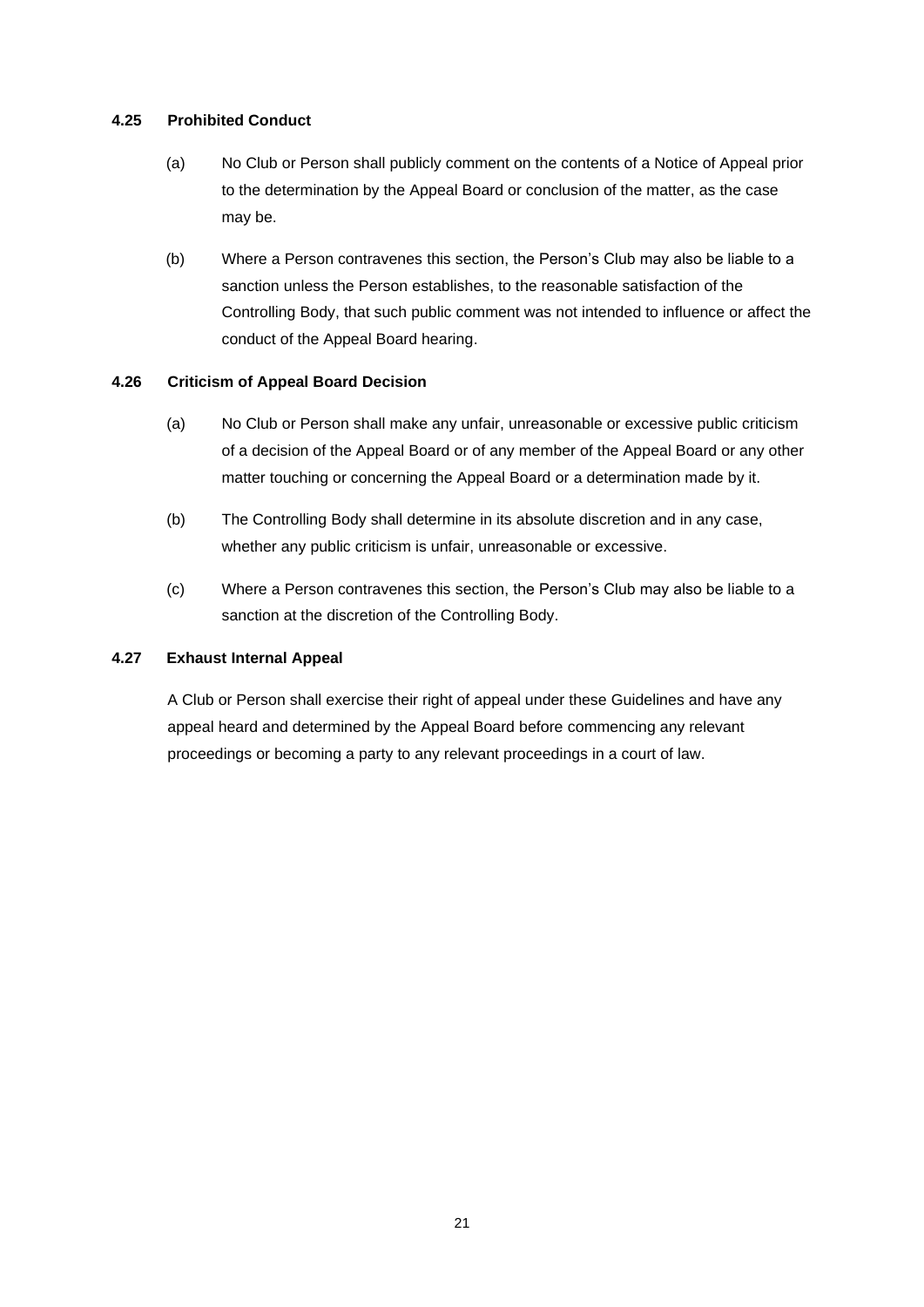## **5 DEFINITIONS**

**Affiliated State and Territory Body** means an entity or body that is affiliated with (or licensed by) a Controlling Body as listed above in section 1(a).

**AFL** means the Australian Football League ACN 004 155 211 or any State Body or individual engaged to operate on behalf of the AFL.

**Appeals Board** means an appeals board constituted in accordance with section 4 of these Guidelines.

**Club** means a club fielding a team in a Competition.

**Committee** or **Disciplinary Committee** means the disciplinary committee empowered to deal with a Disciplinary Matter under these Guidelines.

**Competition** means any Australian football competition, conducted by the AFL, or Controlling Body or an Affiliated State and Territory Body.

**Controlling Body** has the meaning given to it in the *Laws of the Game*.

**Disciplinary Matter** means any matter that contravenes the *Member Protection Policy,* these Guidelines, or the Rules and Regulations of the AFL, a Controlling Body or Affiliated State and Territory Body, other than Reportable Offences (which are required to be heard under the State and Territory Tribunal Guidelines).

**League** means an Australian football league conducted or administered by, or affiliated with, the AFL, a Controlling Body or an Affiliated State and Territory Body.

**Match** means any Australian football Match played between or directly or indirectly involving any Club.

**Notice of Charge** means the formal notice provided to a Person informing them that they are being charged with a Disciplinary Matter.

**Officer** means, as defined in the Corporations Law and without limitation, the Club president, chairperson, vice president, vice chairperson, general manager, chief executive, football manager, coach, any board or committee member and any servant or agent who makes or participates in the making of decisions that affect the whole, or a substantial part, of the business of the Club.

**Person** means a servant or agent of a Club, Player, coach, assistant coach, trainer, runner, Officer, medical officer, employee, independent contractor or volunteer of a Club or any other Person (including a Club) within the purview of these Guidelines.